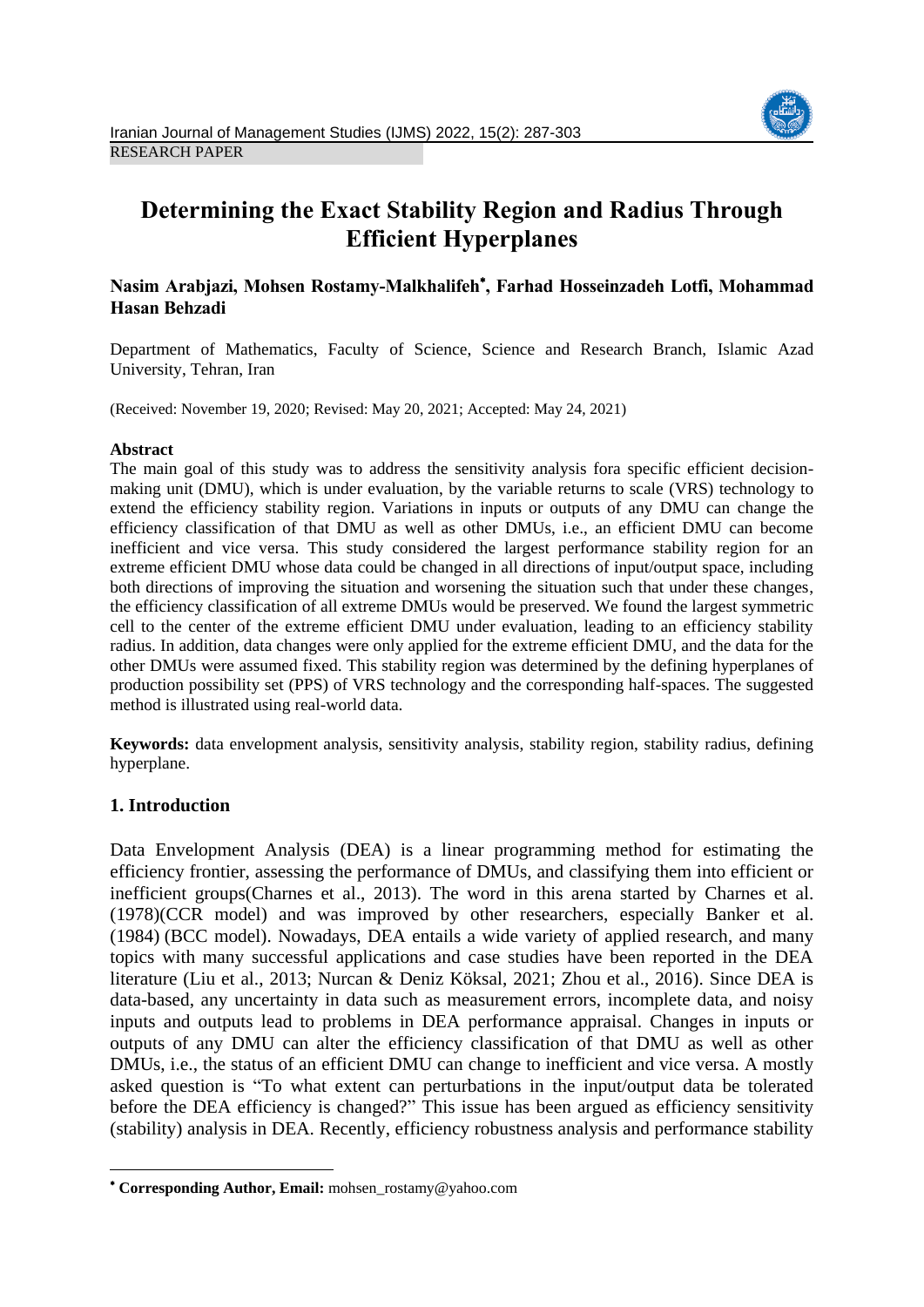region determination have been studied in many articles with different approaches. Some of these studies have considered sensitivity to model changes or to augmentation or diminution of the number of DMUs (Wilson, 1995). Other research projects have focused on direct data changes and have examined the impacts of changes to the inputs and outputs on the efficiency (Abri et al., 2009; He et al., 2016;Hladík 2019; Neralić, 2004). An alternative to direct change approaches comes from indirect methods, which determine the maximum radius that maintains the efficiency or inefficiency (Jahanshahloo et al., 2005a; Jahanshahloo et al., 2011; Khoveyni & Eslami, 2021).

However, there are drawbacks to the methods discussed, one of which is that the existing methods for an extreme efficient DMU do not take into account data changes in all directions of input/output space. In addition, there is not an efficiency stability region for an extreme DMU in all directions of data space. Regarding the abovementioned instances, in this study we will obtain a new stability region in which the inputs of extreme efficient DMU decrease and its outputs increase simultaneously.Then we will enlarge the stability region for the efficient DMU whose data can be changed in all directions of input/output space, including both directions of improving the situation and worsening the situation such that the efficiency classification of all extreme efficient DMUs remains constant. Moreover, we will find the largest value of data changes for the extreme DMU, leading to an efficiency stability radius. In this context, the investigation questions of the study are:

- How to find the improvement stability region for an extreme efficient DMU so that the performance classification of all extreme DMUs is maintained?
- How to achieve the greatest region of performance stability for an efficient DMU in all directions of the input/output space such that the efficiency classification of all extreme DMUs is not disturbed?
- What is the maximum value of the input/output changes of the extreme efficient DMU in all directions so that the efficiency of all DMUs remains constant?

The answers to these questions will be investigated in the current study. The structure of this paper is as follows. In Section 2, the review of literature explains the sensitivity analysis background in DEA. Section 3 provides some basic DEA models and a brief explanation of the approaches to finding the defining hyperplanes of PPS. Section 4 introduces a method for determining the exact stability region and radius for a specific efficient DMU. Section 5 gives a numerical example. Section 6 illustrates the numerical results of the application of the procedure to the real-world case of European banks. In the last section, the conclusions and suggestions for future studies are presented.

#### **2. Literature Review**

An important issue in the context of DEA which has been considered by many researchers is sensitivity analysis, and numerous studies have focused on this topic. Some of these studies investigate the sensitivity of efficiency results by selecting different DEA models (Ahn & Seiford, 1993). Some other studies have concentrated on the problem size and have considered the efficiency stability for a DMU under evaluation compared to the number of DMUs and the number of inputs and outputs (Wilson, 1995). From another perspective, performance sensitivity has been considered according to the data entry errors for DMUs(Sexton et al., 1986). Several analytically mathematical methods have examined the results of direct data changes on the efficiency classification (Charnes & Neralić, 1990; Neralić, 2004). Research on analytical methods of DEA sensitivity analysis was first proposed by Charnes et al. (1985). They suggested an algorithm that dealt with optimal basis matrix of the LP model and examined the change in a single output for an efficient DMU in which the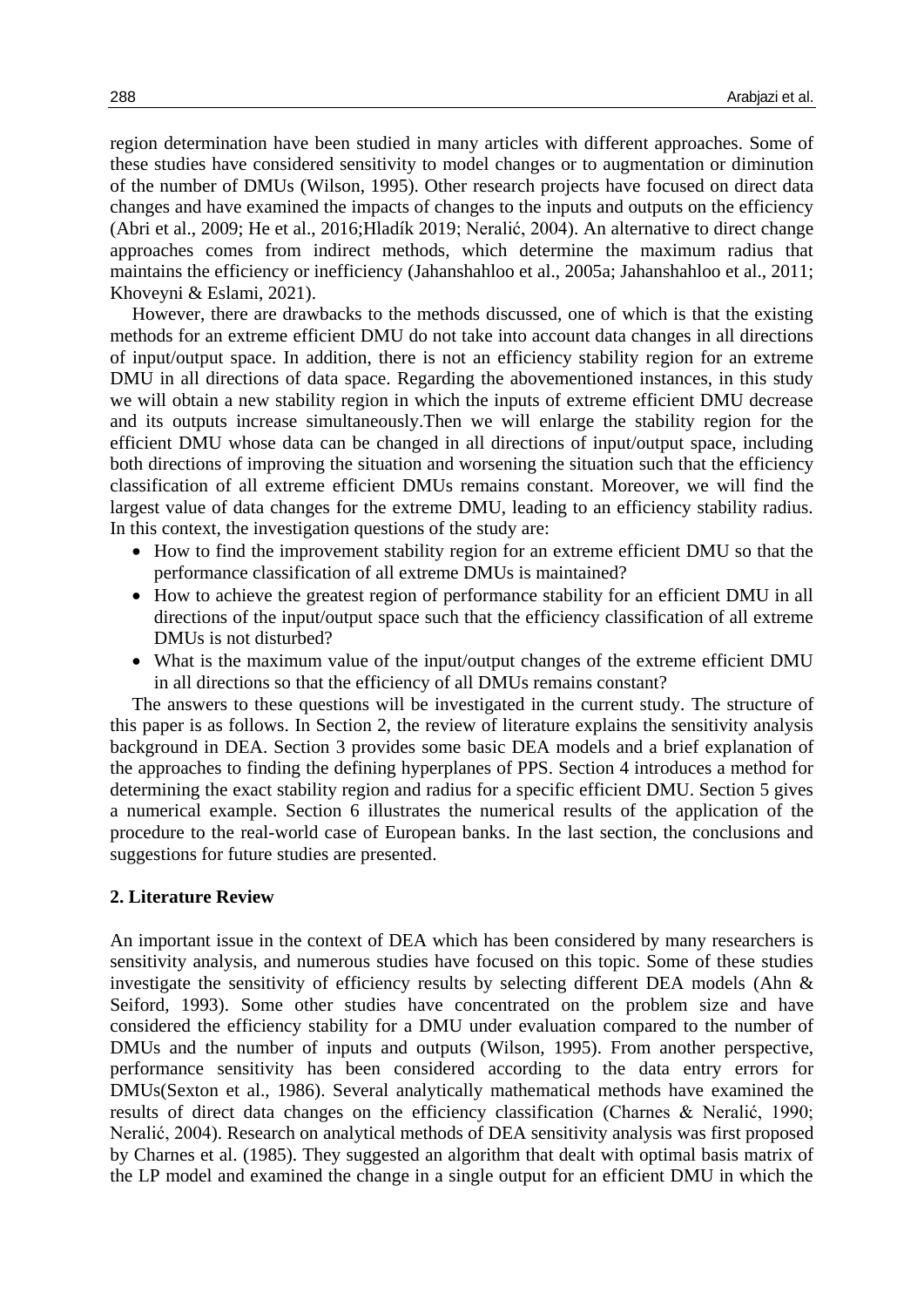optimal basis matrix after the perturbation remained optimal. Charnes and Neralić (1990) introduced the sensitivity analysis of the additive model for an efficient unit and provided sufficient conditions for simultaneous variations of all inputs and all outputs such that its obtained efficiency classification did not change. Charnes et al. (1992) and Charnes et al. (1996)proposed metric approaches in the super-efficiency models for each DMU. In this approach, the DMU under evaluation was deleted from the reference set and the input/output changes were considered as variables. The objective of the LP model applied was to find the minimum input/output changes such that the DMU under evaluation could be placed in the convex hull of other DMUs. They obtained a stable cell where the data changes occurred by applying norm  $l_1$  and norm  $l_{\infty}$ . This method resulted in sufficient conditions for input/output changes. Zhu (1996) improved the work of Charnes et al. (1992) to identify allowable variations in every input and output for each DMU before a change in status occurs for the DMU under evaluation.

Thompson et al. (1994) and Thompson et al. (1996) used the strong complementary slackness condition (SCSC) multipliers and the interior point algorithm for preserving the efficiency of extreme efficient DMU in the multiplier DEA model in a situation where the data for all efficient DMUs and all inefficient DMUs simultaneously changed in opposite directions but at the same ratio. Seiford and Zhu (1998a, 1998b) utilized the modified DEA models to find the stability radius for an efficient DMU by the worst-case scenario where the efficiency of the test DMU was deteriorating while the efficiencies of the other DMUs were improving. Zhu (2001) employed the super-efficiency model for preserving a DMU's efficiency classification when various proportional and absolute changes were applied to all DMUs. Neralić (2004) examined sufficient conditions for simultaneous efficiency preservation of all efficient DMUs and inefficiency preservation of all inefficient DMUs in the additive model of DEA using an approximate inverse of the perturbed optimal basis matrix.

Jahanshahloo et al. (2004) proposed DEA interval models to determine the stability radius of each unit in the presence of interval data such that the efficiency classification remains unchanged. Jahanshahloo et al. (2005a) presented a new method to sensitivity analysis of a unit under evaluation. They developed a stability region for  $DMU_0$  by using the supporting hyperplanes that pass through DMU<sub>o</sub> and the new frontier that is constructed by elimination DMU<sub>o</sub> from the observations set. Jahanshahloo et al. (2005b) obtained variation ranges for inputs and outputs of efficient and inefficient DMUs for maintaining classification of DMUs by molding the two models proposed by Cooper et al. (2001) into one model. Boljunčić (2006)employed an iterative procedure and achieved data changes using the optimal simplex tableau and applying parametric programming. Abri et al. (2009)used a super-efficiency model in DEA to determine the stability radius of efficient DMUs and quasi- efficient DMUs.

Mozaffari et al. (2009)introduced MOLP methods (weighted-sums and STEM interactive method) for preserving a DMU's efficiency classification when simultaneous changes of all interval data are applied to the test DMU. Singh (2010)provided multi-parametric sensitivity analysis by classifying the perturbation parameters as ''focal'' and ''non-focal'' and found critical regions for the efficient DMU under evaluation. Jahanshahloo et al. (2011)examined the sensitivity analysis of the inefficient DMUs.Their technique achieved an "exact necessary change region"where the efficiency score of a specific inefficient DMU changes to a defined efficiency score.

Wen et al. (2011) declared DEA fuzzy models based on credibility measures for preserving a DMU's efficiency classification with fuzzy data. Khalili-Damghani and Taghavifard (2013)suggested Fuzzy Two-Stage DEA (FTSDEA) models to determine stability radius within which the classification of each DMU (first and second sub-DMU) remains unchanged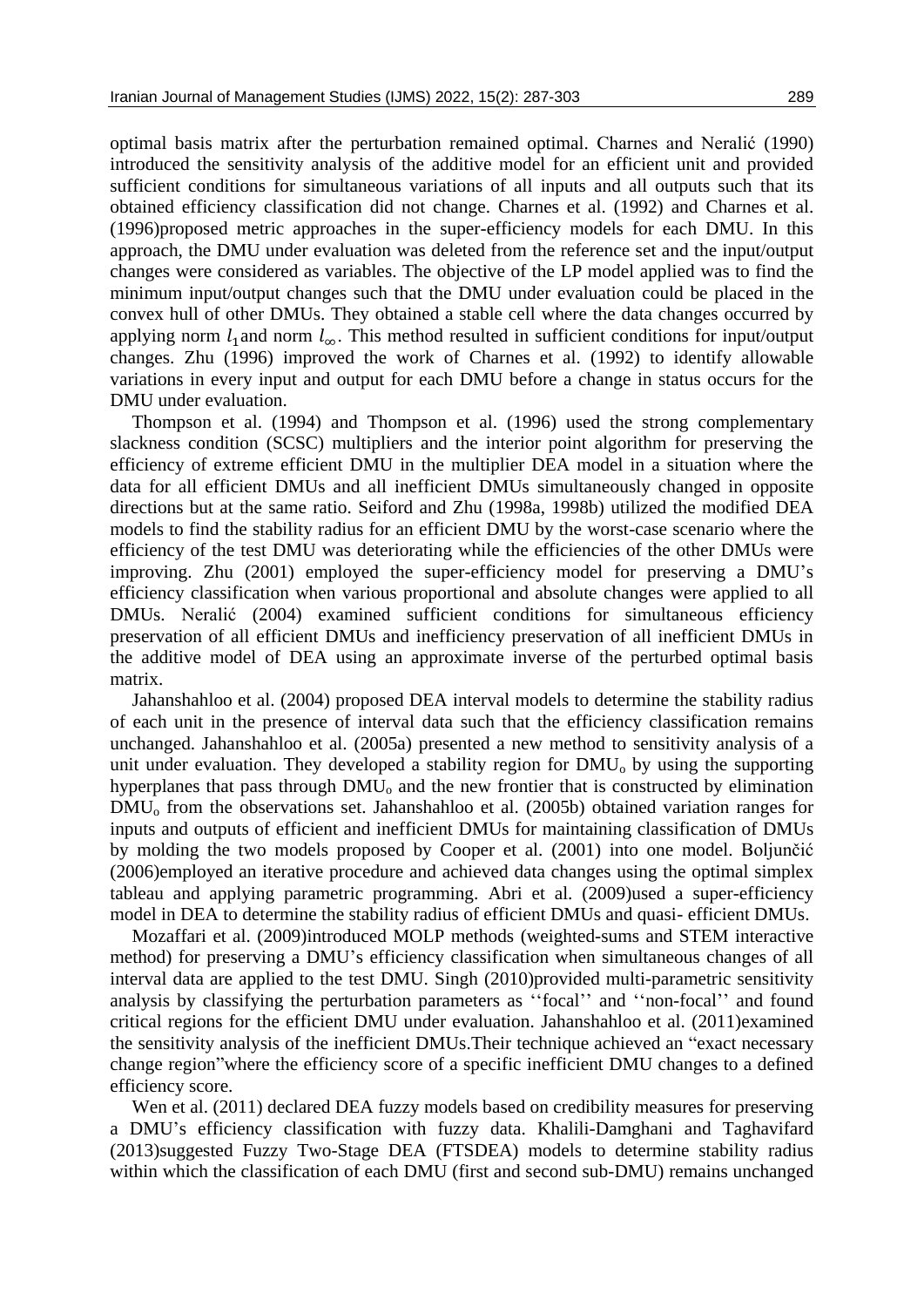in the presence of data variations in a fuzzy environment. Agarwal et al. (2014) proposed a "New Slack Model"(NSM) to examine the robustness of DEA efficiency scores by changing the reference set of the inefficient DMUs. Tohidi et al. (2014) obtained the stability region of efficient and inefficient units with integer data. Daneshvar et al. (2014)presented an algorithmic approach using facet analysis for preserving the efficiency of an anchor DMU under evaluation. Banker et al. (2015)employed the stochastic DEA (SDEA) model and perturbation of optimal basis matrix inverse to maintain the efficiency classification. Khodabakhshi et al. (2015)examined simultaneous variations in all data of an efficient DMU in input relaxation super-efficiency models in DEA that preserve efficiency.

Sarfi et al. (2015) obtained a stability region in  $T<sub>v</sub>$  by utilizing the defining hyperplanes such that if a DMU is added in this region, all of the extreme efficient DMUs are still remained on frontier. He et al. (2016) used percentage changes of all interval data simultaneously for all DMUs to determine the stability radius for DMU under evaluation. When an additional DMU needs to be added to the set of the observed DMUs, Zamani and Borzouei (2016) presented a stability region using the defining hyperplanes of PPS for the additional DMU so that the additional DMU becomes efficient and the classification of all DMUs remains unchanged. In addition, they obtained a region in which some specific efficient DMUs become inefficient. Employing a super-efficiency model based on input and output slacks, Dar et al. (2017) examined the performance classification sensitivity and the returns to scale (CRS, IRS, and DRS) of DMUs. Ghazi et al. (2018)obtained the improvement region for an inefficient DMU based on a value judgment using all the defining hyperplanes of PPS. Using a tight linear programming approximation based on a robust optimization viewpoint, Hladík (2019)appraised the efficiency scores, determined the stability region to preserve the efficiency classification of DMU under evaluation, and maintained the order of rankings.

The methodologies discussed above considered a deteriorating scenario for an extreme efficient DMU to find the efficiency stability radius or efficiency stability region for that DMU, meaning that they examined the data changes in a direction in which the position of extreme DMU is worsening. In contrast, the sensitivity analysis in DEA with an improving scenario for an extreme efficient DMU deserves study under the condition that the efficiency classification of other extreme DMUs remains unchanged (optimistic sight). Economically, in order to increase the productivity of the companies and organizations, it is important to obtain a region in which the inputs of the under-evaluation unit are reduced and its outputs are increased,because these rates of change have important economic and managerial implications.

Investigation to find the largest stability region is still an open question, because the larger the area is, the more reliable the obtained results will be. Using the defining hyperplanes of PPS, Jahanshahloo et al. (2005a) identified an area in which the data for specific efficient DMU<sub>o</sub> change in the following directions: 1) the increase of inputs and the decrease of outputs, 2) the increase of inputs and the increase of outputs, and 3) the decrease of inputs and the decrease of outputs.

In this study, we aim to extend the stability region proposed by Jahanshahloo et al. (2005a) and determine the largest and most complete area in which data variations apply for DMU<sub>o</sub> in the total input/output space and the data for the other DMUs are fixed. Our suggested method, in addition to the cases mentioned in the Jahanshahloo method, obtains a new region in which the inputs of efficient DMU<sup>o</sup> decrease and its outputs increase simultaneously such that the efficiency classification of all extreme efficient DMUs remains constant. The new stability region is specified by the defining hyperplanes of PPS passing from the corner DMUs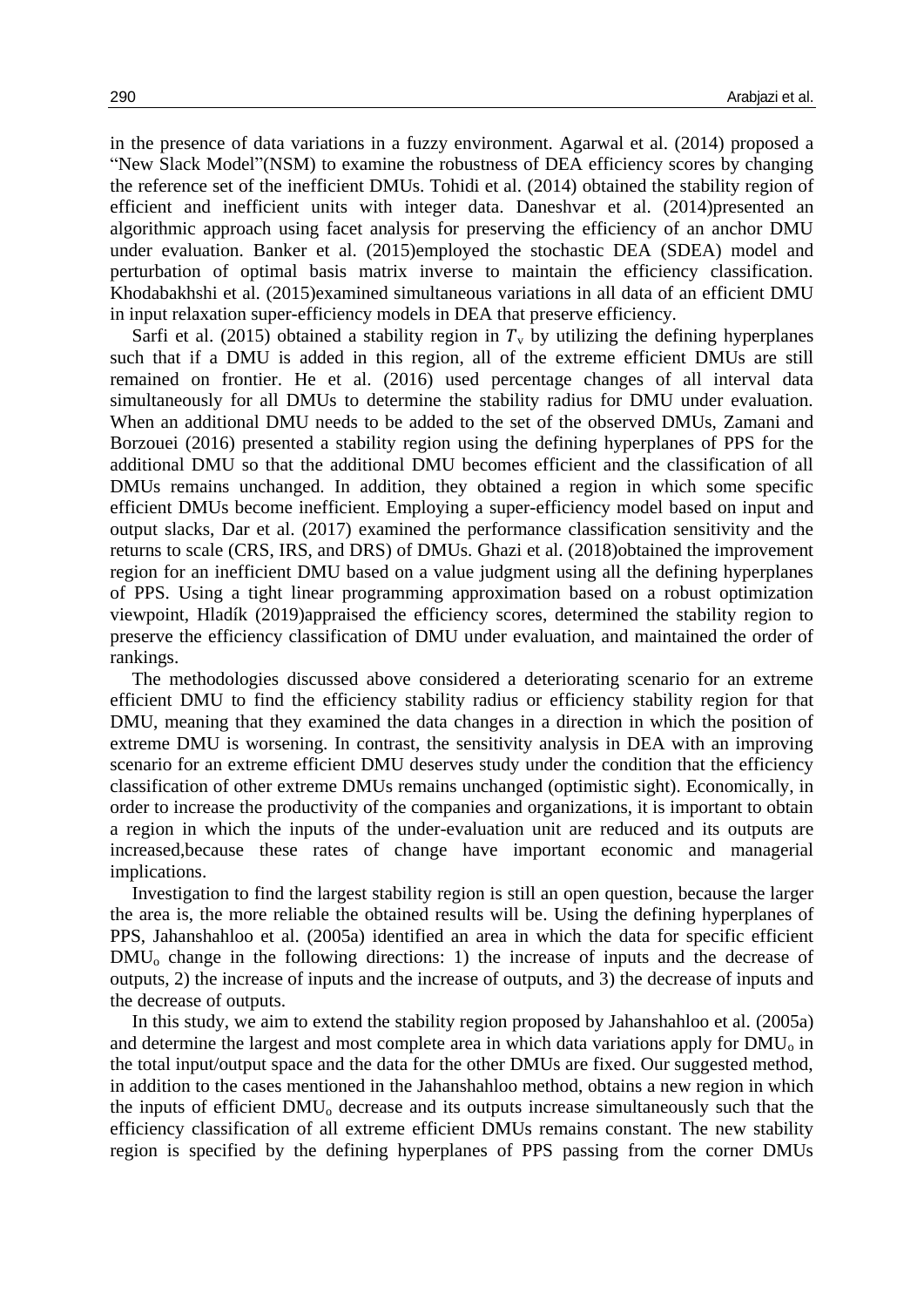adjacent to the DMU<sub>0</sub> under evaluation and the frontier of DMU<sub>j</sub>( $j \neq 0$ ) when the data of the remaining DMUs are kept at their current levels.

#### **3. Preliminaries**

Consider a set of *n* homogenous DMUs,  $\{DMU_j; j = 1, ..., n\}$ , where each DMU convertsm inputs into  $s$  outputs. Suppose that the observed input and output vectors of  $DMU_i$  are  $X_j = (x_{1j},...,x_{mj})$  and  $Y_j = (y_{1j},...,y_{sj})$ , respectively, and let  $X_j \ge 0, X_j \ne 0$  and  $Y_j \ge 0$ 0,  $Y_j \neq 0$ . The PPS of BCC model with VRS technology, which we are interested in this paper, is represented by  $T_v$ , and is defined as follows:<br> $T_v = \left\{ (X, Y) \middle| X \ge \sum_{j=1}^n \mu_j X_j, Y \le \sum_{j=1}^n \mu_j Y_j, \sum_{j=1}^n \mu_j = 1, \mu_j \ge 0$ 

is represented by 
$$
T_{\nu}
$$
, and is defined as follows:  
\n
$$
T_{\nu} = \left\{ (X, Y) \middle| X \ge \sum_{j=1}^{n} \mu_j X_j, Y \le \sum_{j=1}^{n} \mu_j Y_j, \sum_{j=1}^{n} \mu_j = 1, \mu_j \ge 0, j = 1, ..., n \right\}
$$

By eliminating(*X*<sub>0</sub>, *Y*<sub>0</sub>) from the set of *T<sub>v</sub>*, the new PPS is as follows:  
\n
$$
T_v = \left\{ (X, Y) \middle| X \ge \sum_{j=1, j \ne 0}^{n} \mu_j X_j, Y \le \sum_{j=1, j \ne 0}^{n} \mu_j Y_j, \sum_{j=1, j \ne 0}^{n} \mu_j Y_j, \sum_{j=1, j \ne 0}^{n} \mu_j = 1, \mu_j \ge 0, j = 1, ..., n, j \ne 0 \right\}
$$

 $T'_{v}$  is the new empirical production possibility set constructed by the elimination of  $(X_0, Y_0)$ from the set of *Tv*.

Based on  $T_v$ , the envelopment form of BCC model is as follows:

$$
\theta^{o^*} = \min \theta^o
$$
  
s. t. 
$$
\sum_{j=1}^n \mu_j X_j \leq \theta^o X_o
$$
  

$$
\sum_{j=1}^n \mu_j Y_j \geq Y_o
$$
  

$$
\sum_{j=1}^n \mu_j = 1
$$
  

$$
\mu_j \geq 0, j = 1, ..., n.
$$
 (1)

Moreover, the multiplier form of BCC model is:

$$
Max \t \beta^{T} Y_{o} + \varphi
$$
  
s.t.  $\beta^{T} Y_{j} - \alpha^{T} X_{j} + \varphi \leq 0, j = 1, ..., n$   
 $\alpha^{T} X_{o} = 1$   
 $\beta \geq 0, \alpha \geq 0.$  (2)

where  $X_0$  and  $Y_0$  are correspondingly the input and output vectors of  $\text{DMU}_0(o \in \{1, ..., n\})$ under consideration. DMU<sub>0</sub>( $X_o$ ,  $Y_o$ ) is called efficient DMU if the optimal value of the objective function of the BCC model,  $\theta^{o*} = \beta^{*T} Y_o + \varphi^*$ , is equal to one; otherwise DMU<sub>o</sub> is inefficient.

Based on Charnes et al. (1991) assertion, a set of efficient DMUs can be partitioned into three groups: set E (extreme efficient DMUs), set E′(efficient but not extreme DMUs), and set F (weakly efficient DMUs). The E consists of the DMUs located at the vertices of the frontier; therefore, they cannot be represented as a linear combination (with nonnegative coefficients) of the remaining DMUs. In the case of VRS, instead of having a linear combination, we have a convex one. TheE′consists of efficient DMUs that are efficient at both input and output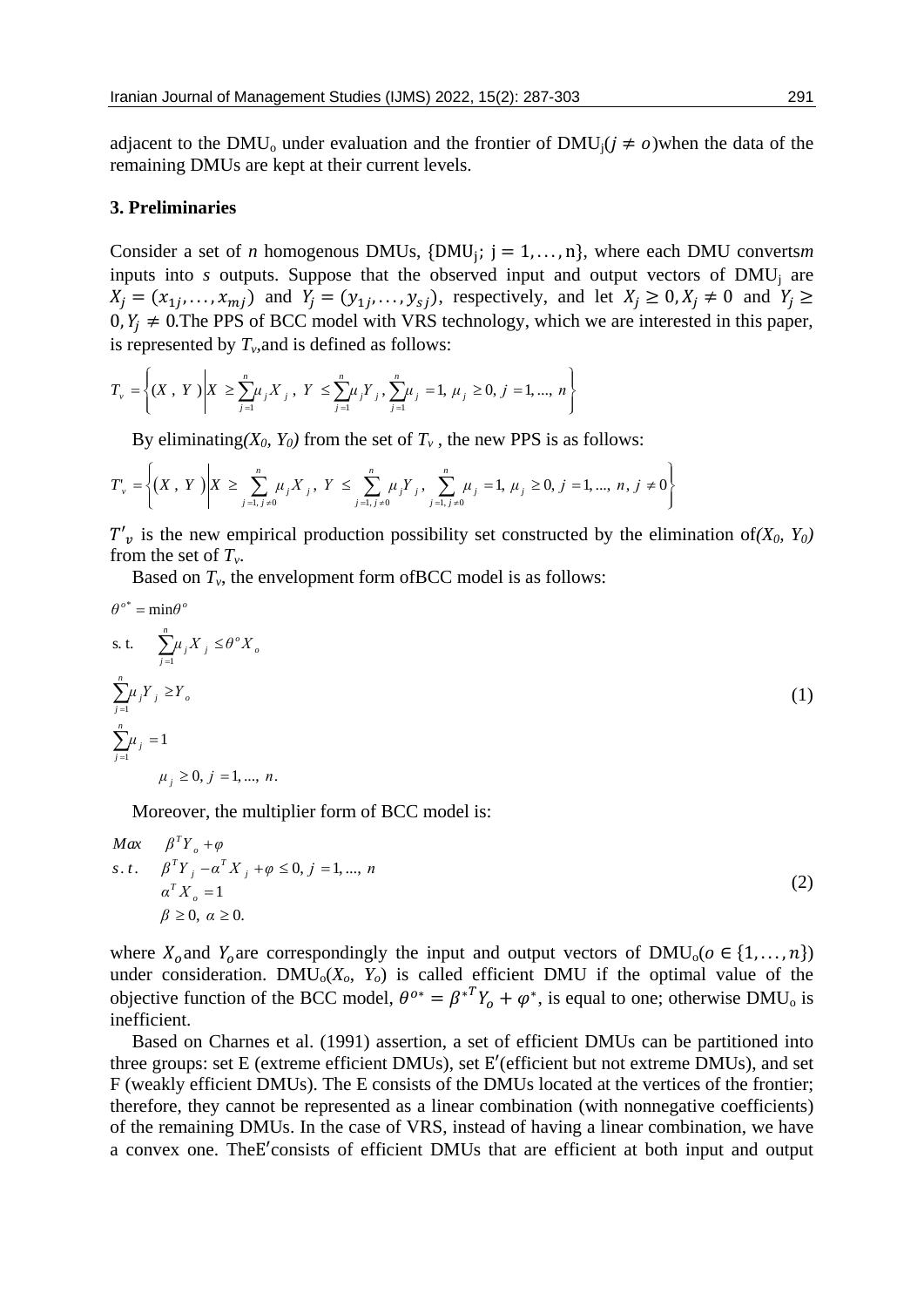(4)

orientations and are not at the vertices, and the F consists of DMUs that are efficient in the input orientation and inefficient in the output orientation or vice versa.

To discriminate between these efficient DMUs, many methods have been suggested. We use the super-efficiency DEA model of Andersen and Petersen (1993) to identify the classification of  $DMU<sub>o</sub>$ . That is,

$$
\theta_{o}^{\text{super}} = \min \theta_{o}^{\text{super}}
$$
  
s. t. 
$$
\sum_{j=1, j \neq o}^{n} \mu_{j} X_{j} \leq \theta_{o}^{\text{super}} X_{o}
$$

$$
\sum_{j=1, j \neq o}^{n} \mu_{j} Y_{j} \geq Y_{o}
$$

$$
\sum_{j=1, j \neq o}^{n} \mu_{j} = 1
$$

$$
\mu_{j} \geq 0, j \neq o, j = 1, ..., n.
$$

$$
(3)
$$

For the optimal solution  $\theta_o^{\text{super}*}$ :

a) If  $\theta_0^{\text{super*}} > 1$  or (3) is infeasible, then DMU<sub>0</sub>  $\in$  set E.

b) If  $\theta_0^{\text{super*}} = 1$ , then DMU<sub>0</sub> $\in$  set E'  $\cup$  F.

c) If  $\theta_0^{\text{super*}} < 1$ , then DMU<sub>o</sub> is inefficient.

A method for producing efficient surfaces of the BCC model passing through the efficient DMU  $(X_0, Y_0)$  was first proposed by Huang et al. (1997), which is as follows:

$$
Min
$$

*Min φ*

$$
\begin{array}{ll}\n\text{with} & \varphi \\
\text{s.t.} & \beta^T Y_o - \alpha^T X_o = \varphi \\
& \beta^T Y_j - \alpha^T X_j \leq \varphi, \ j = 1, \dots, \ n \\
& \alpha^T e + \beta^T e = 1 \\
& \beta \geq 0, \ \alpha \geq 0.\n\end{array}
$$

At an optimal solution  $(\alpha^*, \beta^*, \varphi^*)$  to (4), all of those observed efficient DMU<sub>j</sub>s which satisfy their associated constraints as equalities also lie on the efficient facet contained in the hyperplane passing through  $(X_o, Y_o)$ . Such DMUs, together with  $(X_o, Y_o)$ , constitute a subset (but not necessarily all) of the facet members. By applying (4) for each DEA-efficient DMU in turn, all efficient facets and their member DMUs can possibly be identified. (For more details of the defining hyperplanes and properties, seeJahanshahloo et al., 2007; Jahanshahloo et al., 2010; Lotfi et al., 2011).

Considering the importance of extreme efficient DMUs that define the efficient frontier, the present study introduces a method to sensitivity analysis and determination of the stability region and radius for these DMUs bythe concept of the defininghyperplanes of PPS.

As expected, decreasing the inputs or increasing the outputs for an extreme efficient DMU does not disrupt its performance classification, but when these changes exceed a certain amount, the efficiency classification of other extreme efficient DMUs can change and become inefficient. Therefore, the purpose of this article is to obtain the largest performance stability region for an extreme efficient DMU whose data changing in all directions of input/output space, including both directions of improving the situation and worsening the situation, such that under these changes the efficiency classification of all extreme DMUs remains constant.

**Definition 1.** A region of allowable inputs/outputs changes in all directions of input/output space is called a stability region if and only if  $DMU<sub>o</sub>$  remains extreme efficient after such changes occur in this region.Moreover,the efficiency classification of other extreme DMUs preserves under these changes.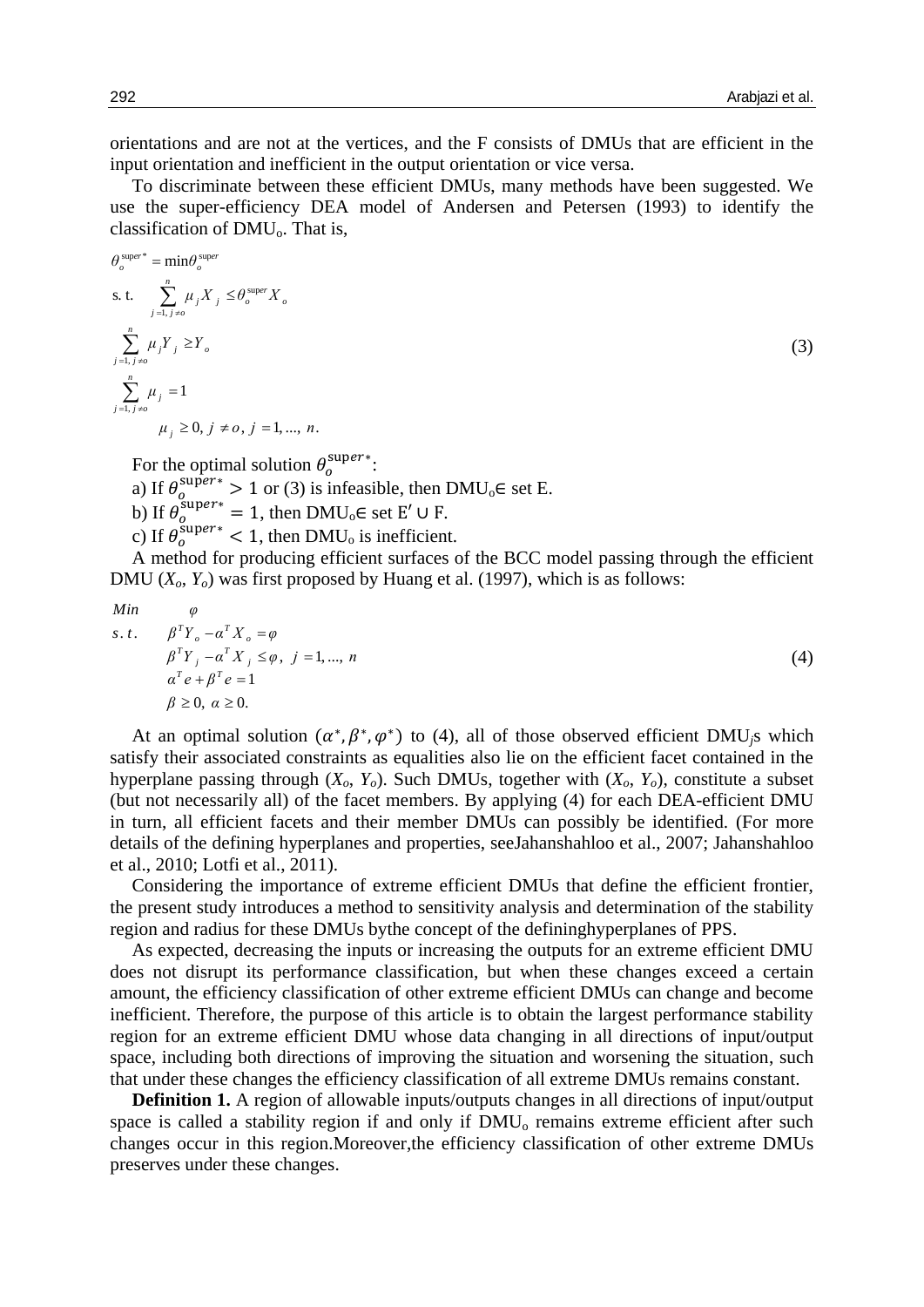**Definition 2.** Given  $DMU_0$ , the stability radius is the largest number, $r^*$ , such that feasible perturbations to DMU<sub>o</sub> in the  $R^{m+s}$  space strictly  $\langle r^*$  preserve the efficiency classification of all extreme DMUs.

#### **4. Stability Analysis of Extreme Efficient DMUs**

In this study, we provide an exact stability region for extreme efficient  $DMU<sub>o</sub>$  by the concept of the defining hyperplanes of PPS and the corresponding half-spaces. Jahanshahloo et al. (2005a) proposed an algorithm and obtained a part of the stability region of  $DMU<sub>o</sub>$  using the defining supporting hyperplanes of PPS. As it is shown in Figure 1, Jahanshahloo et al.'s(2005a) method to determine the stability region of extreme efficient  $DMU<sub>B</sub>$  reach only the  $R_I$  area, which is an area in the following directions: 1) the increase of inputs and the decrease of outputs, 2) the increase of inputs and the increase of outputs, and 3) the decrease of inputs and the decrease of outputs, while the  $R_2$  region is also the stability region of  $DMU_B$ which includes decreasing changes in inputs and increasing changes in outputs and is determined by the defining supporting hyperplanes passing from the corner DMUs adjacent to the  $DMU_B$ . It is also significant that these changes do not disrupt the performance status of extreme DMUs. This paper aims to obtain the complete stability region, namely  $R_1 \cup R_2$  in Figure 1 for an extreme efficient DMU<sub>0</sub>. This region is the most complete area in which data variations are applied for extreme  $DMU<sub>o</sub>$  in the total input/output space, and the data for the other DMUs are assumed fixed. Moreover, under these changes, the classification of all extreme DMUs remains constant.



Figure 1. The Complete Stability Region of DMU<sub>B</sub>

Suppose DMU<sub>0</sub>, which is DMU under evaluation, is identified as an extreme efficient DMUby model (3). The purpose is to find an exact stability region for  $DMU<sub>o</sub>$  provided that the efficiency classification of all extreme DMUs is preserved. To do this, we first identify all extreme DMUs and defining hyperplanes of  $T_\nu$  passing through DMU<sub>0</sub>. Assumed that these hyperplanes are  $H_r(r=1, \ldots, t)$ , we find all extreme DMUs that lie on  $H_r(r=1, \ldots, t)$ . These DMUs are adjacent to DMU<sub>o</sub> and satisfy some equations of  $H_r(r=1, ..., t)$ . Let $\delta_1 = \{j_1, ..., j_h\}$ be the set of extreme DMUs adjacent to DMU<sub>0</sub>. We determine all defining supporting hyperplanes of PPS that are binding at the members of set  $\delta_1$  and then we single out those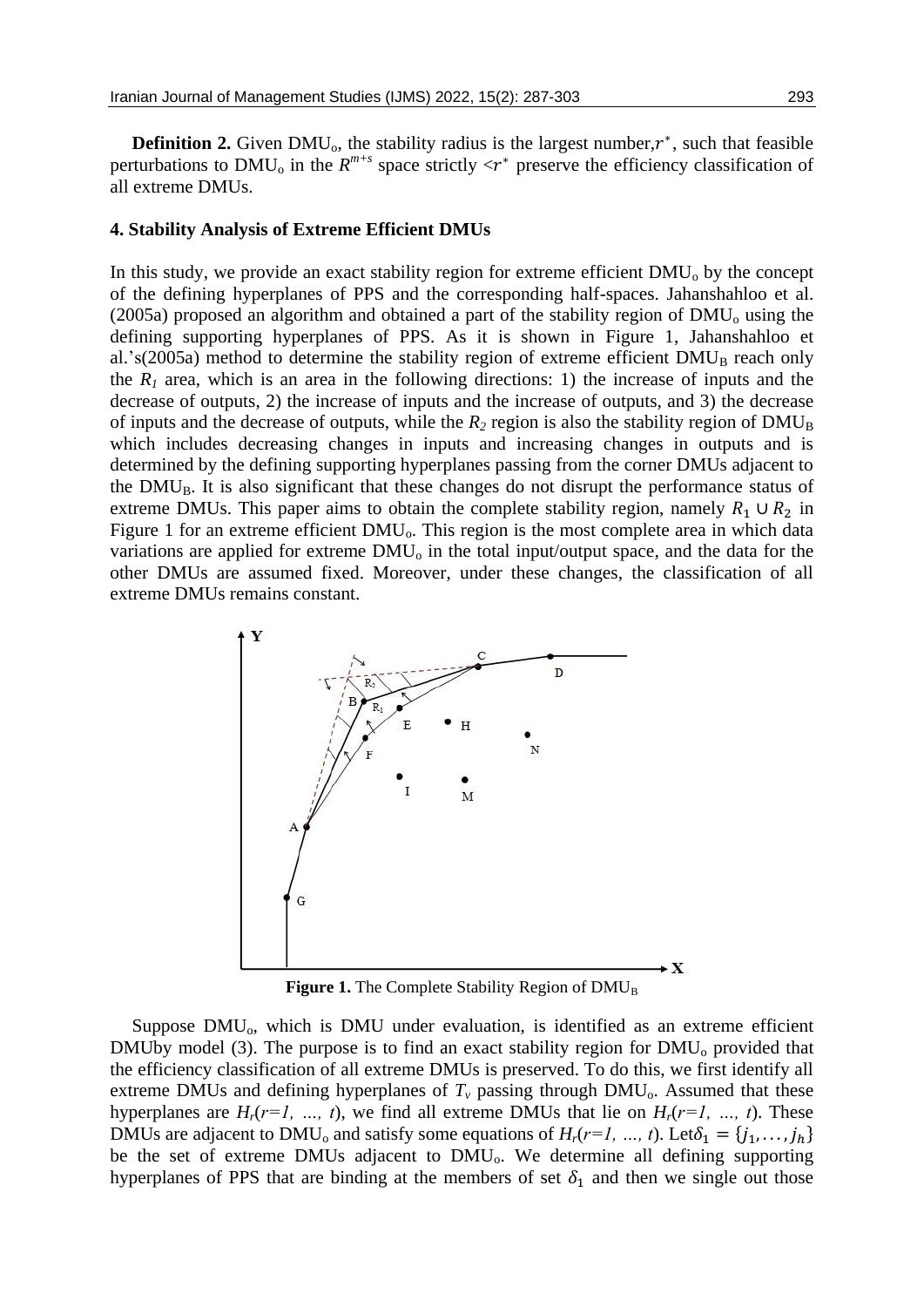hyperplanes among them that are not passing from DMU<sub>0</sub>. Assume that these hyperplanes are

$$
H_1, H_2, \dots, H_l
$$
, which are defined as follows:  

$$
H_k = \{(X, Y) \mid \beta_k^{*Y} - \alpha_k^{*X} = \varphi_k^* \}, \qquad k = 1, \dots, l
$$
 (5)

where( $\alpha^*, \beta^*, \varphi^*$ ) is an optimal solution of the model (4),  $\alpha$  is *m*-vector, and  $\beta$  is *s*-vector. Based on the hyperplane  $H_k$  mentioned in (5), the half-space  $H_k^-$  is defined as follows:

$$
H_k^- = \left\{ (X, Y) \Big| \beta_k^{*Y} - \alpha_k^{*X} \leq \varphi_k^* \right\}, \ k = 1, ..., l
$$
 (6)

Now, we remove DMU<sub>o</sub> from the set of observations and re-evaluate inefficient DMUs in

the model (3) by the BCC model related to the new PPS 
$$
(T'_v)
$$
 as follows:  
\nMax  $\beta^T Y_k + \varphi$   
\ns.t.  $\beta^T Y_j - \alpha^T X_j + \varphi \le 0$ ,  $j = 1, ..., n, j \ne 0$   
\n $\alpha^T X_k = 1$   
\n $\beta \ge 0, \alpha \ge 0$ . (7)

Let  $\delta_2 = \{j_{t_1},...,j_{t_z}\}\$ be the set of efficient DMUs in the model (7). By the application of the following model, we obtain all defining supporting hyperplanes of the new PPS  $(T'_v)$ that are binding at the members of set  $\delta_1 \cup \delta_2$ .

Min

Min 
$$
\varphi
$$
  
\ns.t.  $\beta^T Y_q - \alpha^T X_q = \varphi$   
\n $\beta^T Y_j - \alpha^T X_j \le \varphi$ ,  $j = 1, ..., n, j \ne 0$   
\n $\alpha^T e + \beta^T e = 1$   
\n $\beta \ge 0, \alpha \ge 0$ . (8)

Model (8) should be solved for each  $q \in \{j_1, ..., j_h, j_{t_1}, ..., j_{t_2}\} - \{o\}.$ 

Suppose that  $H_{i_1}, H_{i_2}, \ldots, H_{i_f}$  are efficient hyperplanes of the new PPS that are defined as follows:

$$
H_{i_k} = \left\{ (X \, , \, Y \,) \Big| \beta_{i_k}^{*T} - \alpha_{i_k}^{*T} - \beta_{i_k}^{*} \right\}, \qquad k = 1, ..., f
$$
\n(9)

Corresponding to hyperplane  $H_{i_k}$ , the half-space  $H_{i_k}^+$  is defined as follows:

$$
H_{i_k}^+ = \left\{ (X \, , \, Y \, ) \Big| \beta_{i_k}^{*y} Y - \alpha_{i_k}^{*y} X > \varphi_{i_k}^* \right\}, \, k = 1, ..., f \tag{10}
$$

Now according to the obtained half-spaces, we set:

Now according to the obtained han-spaces, we set:  
\n
$$
S_1 = \bigcap_{k=1}^l H_k^-, \qquad S_2 = \bigcap_{k=1}^f H_{i_k}^+, \qquad S = S_1 \bigcap S_2 \tag{11}
$$

Set *S* is the largest stability region for DMUo, meaning that if the input/output vector *(Xo,*   $Y<sub>o</sub>$  changes in this region, DMU<sub>o</sub> will remain extreme efficient.In addition, the performance classification of the other extreme efficient DMUs is maintained. The region *S* obtained in (11) is equivalent to the region  $R_1 \cup R_2$  in the case of one input and one output in Figure 1. Therefore, the stability region obtained by our proposed method is larger and more complete than Jahanshahloo et al.'s(2005a) method. As a result, the stability region obtained by Jahanshahloo et al.'s(2005a) method is a subset of the stability region obtained by the method of this paper.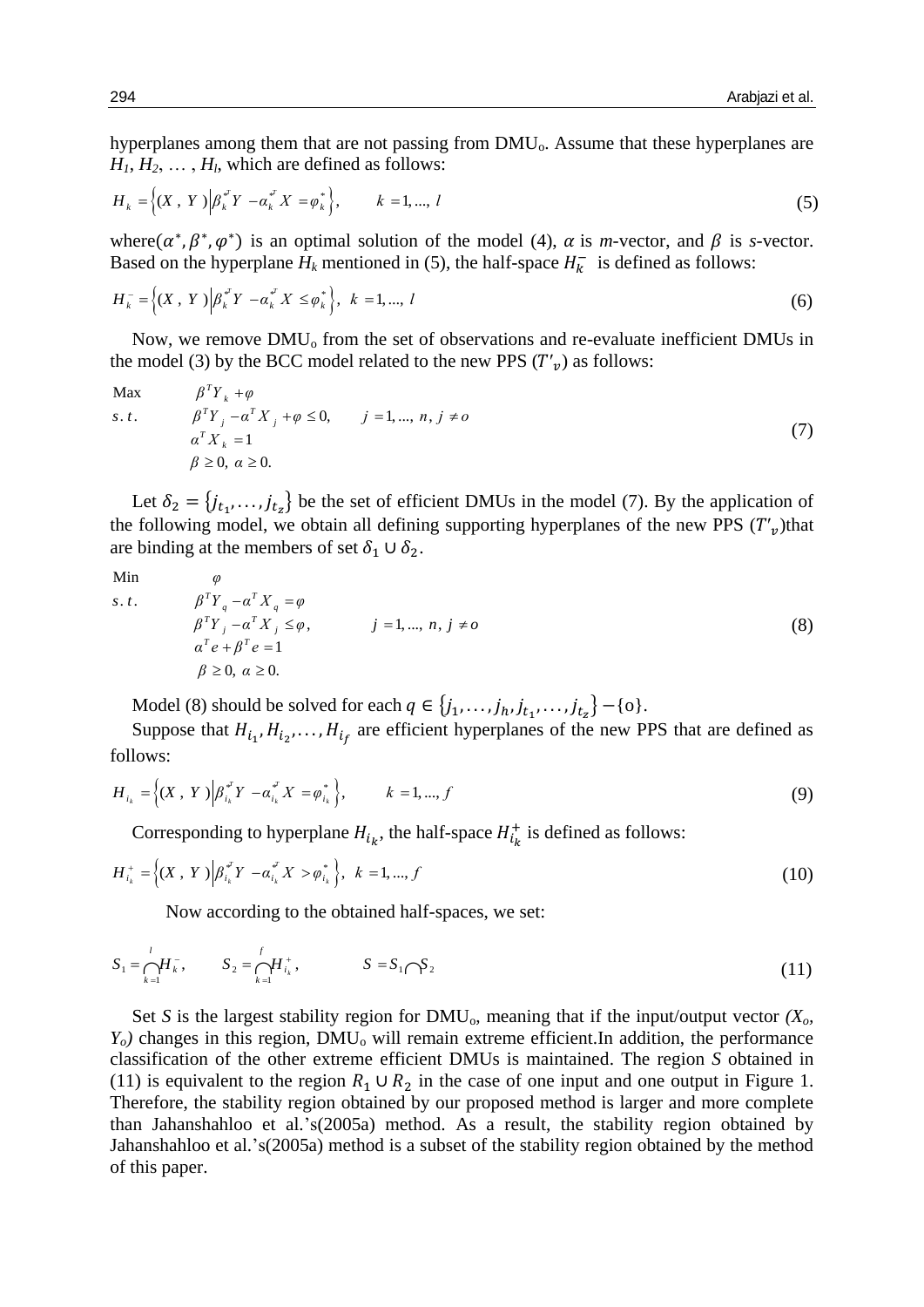**Theorem.** Set  $S = S_1 \cap S_2$  is the largest stability region for DMU<sub>0</sub>.

Proof. Without loss of generality, we prove that the efficiency status of extreme efficient  $DMU<sub>o</sub>$  and other extreme DMUs remains unchanged in the set S. By contradiction, suppose that  $DMU_0(X_o, Y_o)$  becomes BCC inefficient. Hence, there is at least an efficient  $DMU_k$ belonging to T'<sub>v</sub>that dominates DMU<sub>0</sub>. If DMU<sub>k</sub>∈  $\delta_1 \cup \delta_2$ , then  $\beta_{i_k}^{*T} Y_o - \alpha_{i_k}^{*T} X_o < \varphi_{i_k}^*$  that  $\beta_{i_k}^{*T} Y - \alpha_{i_k}^{*T} X = \varphi_{i_k}^{*}$  is the passing hyperplane from DMU<sub>k</sub> and it is supporting hyperplane on  $T'_{\nu}$ . Therefore,DMU<sub>0</sub>∉ S<sub>2</sub> consequently DMU<sub>0</sub>∉ S, which is a contradiction. If DMU<sub>k</sub>∉δ<sub>1</sub> ∪  $\delta_2$ , then for each DMU<sub>l</sub>∈  $\delta_1 \cup \delta_2$ , we have:

$$
\beta_{i_l}^{\mathscr{F}} Y_k - \alpha_{i_l}^{\mathscr{F}} X_k \leq \varphi_{i_l}^* \,. \tag{(*)}
$$

On the other hand, 
$$
DMU_k
$$
 dominates  $DMU_o$ . Therefore,  
\n $(-X_k, Y_k) \ge (-X_o, Y_o)$  and  $(-X_k, Y_k) \ne (-X_o, Y_o)$ 

According to (\*) and (\*\*),  $\beta_{i_1}^{*^T} Y_o - \alpha_{i_1}^{*^T} X_o < \beta_{i_1}^{*^T} Y_k - \alpha_{i_1}^{*^T} X_k \leq \varphi_{i_1}^*$ . Hence DMU<sub>0</sub>  $\notin$  S.

Now, by contradiction, suppose that one of the extreme efficient DMUs (excluding DMU<sub>0</sub>), like DMU<sub>f</sub>, becomes inefficient. Therefore, there is another (virtual) DMU of S such that  $\left(-\sum_{j=1}^M \mu_j X_j, \sum_{j=1}^M \mu_j Y_j\right) \geq \left(-X_f, Y_f\right)$  $(-\sum_{j=1}^{n} \mu_j X_j, \sum_{j=1}^{n} \mu_j Y_j) \ge (-X_f,$  $\sum_{j=1}^j \mu_j X_j$ ,  $\sum_{j=1}^j \mu_j Y_j$ )  $\geq (-X_f, Y_f)$ The DNO<sub>f</sub>, becomes memore, interesting the is another<br>  $\mu_j X_j$ ,  $\sum_{j=1}^n \mu_j Y_j$ )  $\geq (-X_f, Y_f)$  and  $\left(-\sum_{j=1}^n \mu_j X_j, \sum_{j=1}^n \mu_j Y_j\right) \neq (-X_f, Y_f)$ .  $\sum_{j=1}^{n} \mu_j X_j$ ,  $\sum_{j=1}^{n} \mu_j Y_j$ )  $\neq (-X_f, Y_f)$ .

Suppose that  $\beta_k^* Y_f - \alpha_k^* X_f = \varphi_k^*$  is the defining hyperplane passing from DMU<sub>f</sub>(excluding those passing from DMU<sub>o</sub>). Hence,  $\beta_k^* \sum_{i=1}^n \mu_i X_i - \alpha_k^* \sum_{i=1}^n \mu_i X_i > \beta_k^* Y_i - \alpha_k^* X_i = \varphi_k^*$ defining hyperplane passing from DM<br>  $\sum_{j=1}^{n} \mu_j Y_j - \alpha_k^* \sum_{j=1}^{n} \mu_j X_j > \beta_k^* Y_j - \alpha_k^* X_j = \varphi_k^*$ .  $T^{\frac{n}{\sum_{i=1}^{n} Y_i}}$   $T^{\frac{n}{\sum_{i=1}^{n} Y_i}}$   $T^{\frac{n}{\sum_{i=1}^{n} Y_i}}$ *k*  $\beta_k^{\mu} \sum_{j=1}^n \mu_j Y_j - \alpha_k^{\mu} \sum_{j=1}^n \mu_j X_j > \beta_k^{\mu} Y_j - \alpha_k^{\mu} X_j = \varphi_k^*$ . This implies that  $1 \t j = 1$  $(\sum \mu_i X_i, \sum \mu_i Y_i)$  $\sum_{j=1}^{n} \mu_j X_j$ ,  $\sum_{j=1}^{n} \mu_j$  $\sum_{j=1}^{\mu} \mu_j \Lambda_j$ ,  $\sum_{j=1}^{\mu} \mu_j I_j$  $\mu_j X_j$ ,  $\sum_{j=1}^N \mu_j Y_j$ ) S<sub>1</sub>, from here  $\sum_{j=1}^N \mu_j X_j$ ,  $\sum_{j=1}^N \mu_j Y_j$  $(\sum \mu_i X_i, \sum \mu_i Y_i)$  $\sum_{j=1}^{n} \mu_j X_j$ ,  $\sum_{j=1}^{n} \mu_j$  $\sum_{j=1}^{\mu} \mu_j \Lambda_j$ ,  $\sum_{j=1}^{\mu} \mu_j I_j$  $\mu_i X_i$ ,  $\sum \mu_i Y_i$ ) S, consequently DMU<sub>f</sub> remains efficient.

#### *4.1. Stability Radius*

Now, having the border hyperplanes of region *S*, we can determine the largest symmetric cell to the center of the DMU<sub>0</sub> and to the radius  $r^*$  so that the same changes in the data within the symmetric cell maintain the current classification of  $DMU<sub>o</sub>$  and other  $DMUs$ . In order to do this, we obtain the minimum distance of  $DMU_0$  from each of the border hyperplanes of region *S*.

By considering∥.  $\parallel_{p}$ , the minimum distance of *(X<sub>o</sub>*, *Y<sub>o</sub>)* from  $\partial(S)$ , which is denoted by  $d_{\rho}$  [( $X_o$ ,  $Y_o$ ),  $\partial(S)$ ], can be defined as:

$$
d_{\rho} \left[ (X_o, Y_o), \partial(S) \right] = \min(X, Y) - (X_o, Y_o)_P
$$
  
s. t.(X, Y)  $\in \partial(S)$  (12)

where  $(X_o, Y_o)$  is the extreme efficient DMU under evaluation. In addition, $\partial(S)$  is the frontier of region *S* and consists of the mentioned hyperplanes in (5) and (9). For simplification purposes, we can show these hyperplanes in general form as follows:<br> *H*:  $P^* Z - \varphi^* = 0$  whereZ = (*X*, *Y*),  $P^* = (\beta^*, -\alpha^*)$ 

$$
H: P^{*'}Z - \varphi^* = 0 \qquad \text{where } Z = (X, Y), \quad P^* = (\beta^*, -\alpha^*)
$$
 (13)

By considering the Euclidean norm, the minimum distance of  $DMU<sub>o</sub>$  from each of these hyperplanes can be defined by:

$$
r = \frac{|P^{*} Z_o - \varphi^*|}{P^{*} Q_{0}} \quad \text{where} \quad Z_o = (X_o, Y_o) \tag{14}
$$

(\*\*)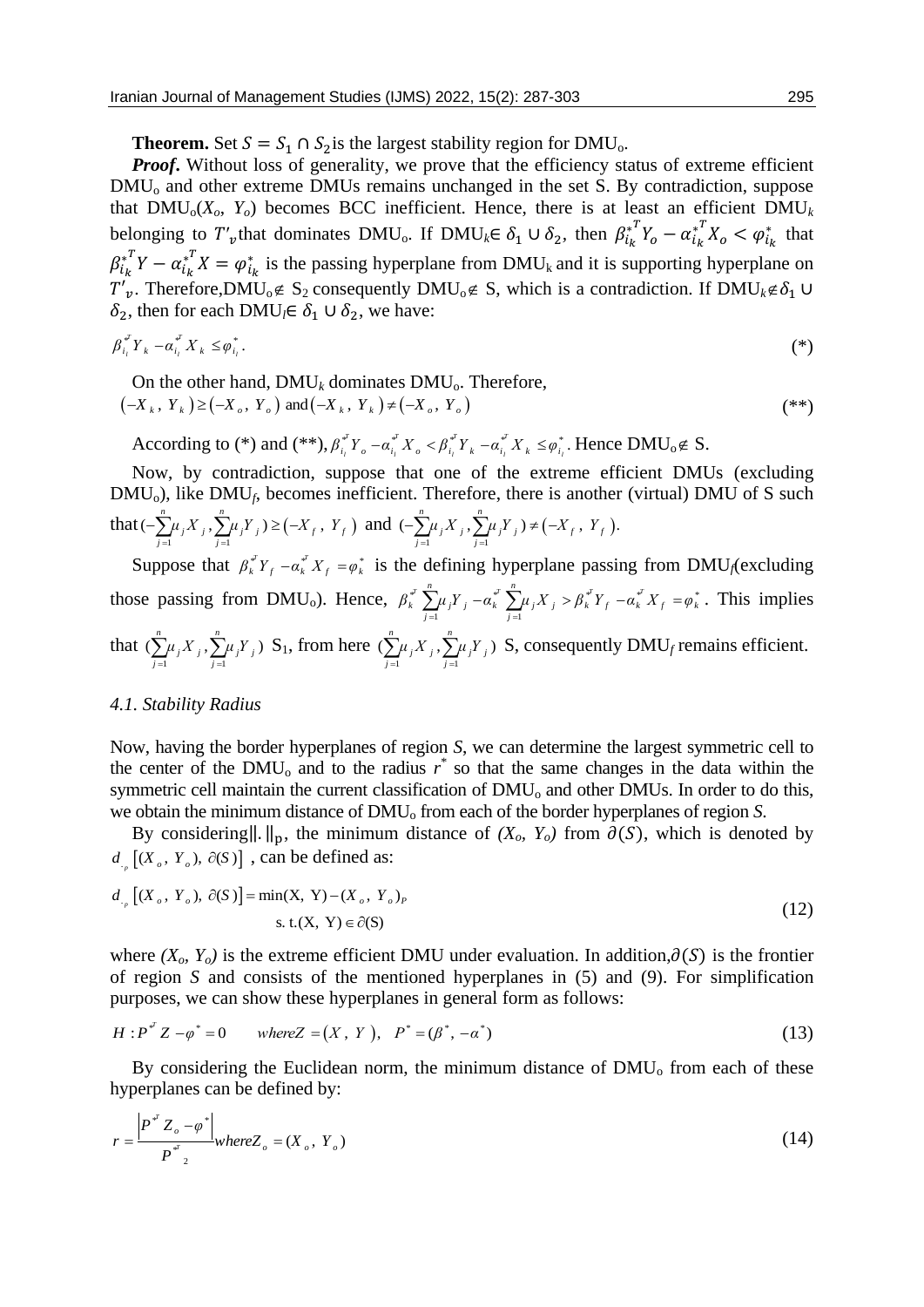Assume that the obtained distances are  $r_1, ..., r_i, r_{i_1}, ..., r_{i_j}$ , then  $r^*$  which is defined as follows, is the stability radius of the largest symmetric cell to the center of  $DMU<sub>o</sub>$ .

$$
r^* = \min\{r_1, ..., r_i, r_{i_1}, ..., r_{i_j}\}\tag{15}
$$

#### **5. Numerical Example**

The numerical example is taken from Lotfi et al. (2011) and is about the efficiency evaluation of eight DMUs with two inputs and one output. The input and output variables and the efficiency score of the BBC model are shown in Table 1. According to Table 2, units 3, 4, 5, 6, and 7 are efficient. We find all defining supporting hyperplanes of PPS using the model (4). These hyperplanes are shown in Table 2. Assume that  $DMU_4$  is the under evaluation DMU, as is shown in Table 2,  $H_2$ ,  $H_6$  and  $H_7$  are the hyperplanes passing through DMU<sub>4</sub>, and  $\delta_1$  = {DMU<sub>3</sub>, DMU<sub>5</sub>} is the set of DMU<sub>s</sub> adjacent to DMU<sub>4</sub> located on *H*<sub>2</sub>, *H*<sub>6</sub> and *H*<sub>7</sub>. The hyperplanes which are binding at the members of set  $\delta_1$  but do not pass through DMU<sub>4</sub> are *H1*, *H3*, *H4*, *H9*. Corresponding to these hyperplanes, we have the following half-spaces:  $H_1^- = \{(X, Y) | 0Y - 5X_1 - 2 \le 0\},\$  $H_3^- = \{(X, Y) | -X_1 + 2 \leq 0\}$ 

$$
H_4^- = \{(X, Y) | -X_2 + 1 \le 0\}, \qquad H_9^- = \{(X, Y) | 4Y - X_1 - 20 \le 0\}
$$

Then we set  $S_l$  as follows:

$$
S_1 = H_1^- \bigcap H_3^- \bigcap H_4^- \bigcap H_9^-
$$

Now we remove DMU<sup>4</sup> from the observation set and re-evaluate inefficient DMUs of the model (2), i.e.,  $DMU_1$ ,  $DMU_2$  and  $DMU_8$  by model (7), and find out that  $DMU_1$  is an efficient DMU. Then we determine the defining hyperplanes of new PPS passing through  $\delta_1 U \delta_2 =$ {DMU<sub>1</sub>, DMU<sub>3</sub>, DMU<sub>5</sub>} by considering model (8). These hyperplanes are as follows:<br> $H_{i_1} = \{(X, Y) | -X_1 - 2X_2 + 10 = 0\}, H_{i_2} = \{(X, Y) | -X_1 + 2 = 0\}$ 

$$
H_{i_1} = \{(X, Y) | -X_1 - 2X_2 + 10 = 0\}, \quad H_{i_2} = \{(X, Y) | -X_1 + 2 = 0\}
$$
  
\n
$$
H_{i_3} = \{(X, Y) | 4Y - X_1 - 20 = 0\}, \qquad H_{i_4} = \{(X, Y) | -X_2 + 1 = 0\}
$$
  
\n
$$
H_{i_5} = \{(X, Y) | 6Y - 5X_1 - 2 = 0\}
$$

Corresponding to these hyperplanes we have half-spaces below:  
\n
$$
H_{i_1}^+ = \{(X, Y) | -X_1 - 2X_2 + 10 \ge 0\},
$$
  $H_{i_2}^+ = \{(X, Y) | -X_1 + 2 \ge 0\}$   
\n $H_{i_3}^+ = \{(X, Y) | 4Y - X_1 - 20 \ge 0\},$   $H_{i_4}^+ = \{(X, Y) | -X_2 + 1 \ge 0\}$   
\n $H_{i_5}^+ = \{(X, Y) | 6Y - 5X_1 - 2 \ge 0\}$ 

Then *S*<sub>2</sub>can be established as follows:<br>=  $H_{i_1}^+ \cup H_{i_2}^+ \cup H_{i_3}^+ \cup H_{i_4}^+ \cup H_{i_5}^+$ 

$$
S_2 = H_{i_1}^+ \bigcup H_{i_2}^+ \bigcup H_{i_3}^+ \bigcup H_{i_4}^+ \bigcup H_{i_5}^+
$$

According to  $(11)$ , the largest stability region for  $DMU<sub>4</sub>$  is obtained as follows:

$$
S = S_1 \cap S_2.
$$

| <b>Table 1.</b> Data and Emerging Score of BCC Model |      |      |                  |         |                  |         |                  |                  |  |  |
|------------------------------------------------------|------|------|------------------|---------|------------------|---------|------------------|------------------|--|--|
| <b>DMUs</b>                                          | DMU1 | DMU, | DMU <sub>3</sub> | $DMU_4$ | DMU <sub>5</sub> | $DMU_6$ | DMU <sub>7</sub> | DMU <sub>s</sub> |  |  |
| Input1                                               |      |      |                  |         |                  |         |                  |                  |  |  |
| Input2                                               |      |      |                  |         |                  |         |                  |                  |  |  |
| Output                                               |      |      |                  |         |                  |         |                  |                  |  |  |
| Efficiency                                           | 0.86 | 0.69 |                  |         |                  |         |                  | $\rm 0.8$        |  |  |

**Table 1.** Data and Efficiency Score of BCC Model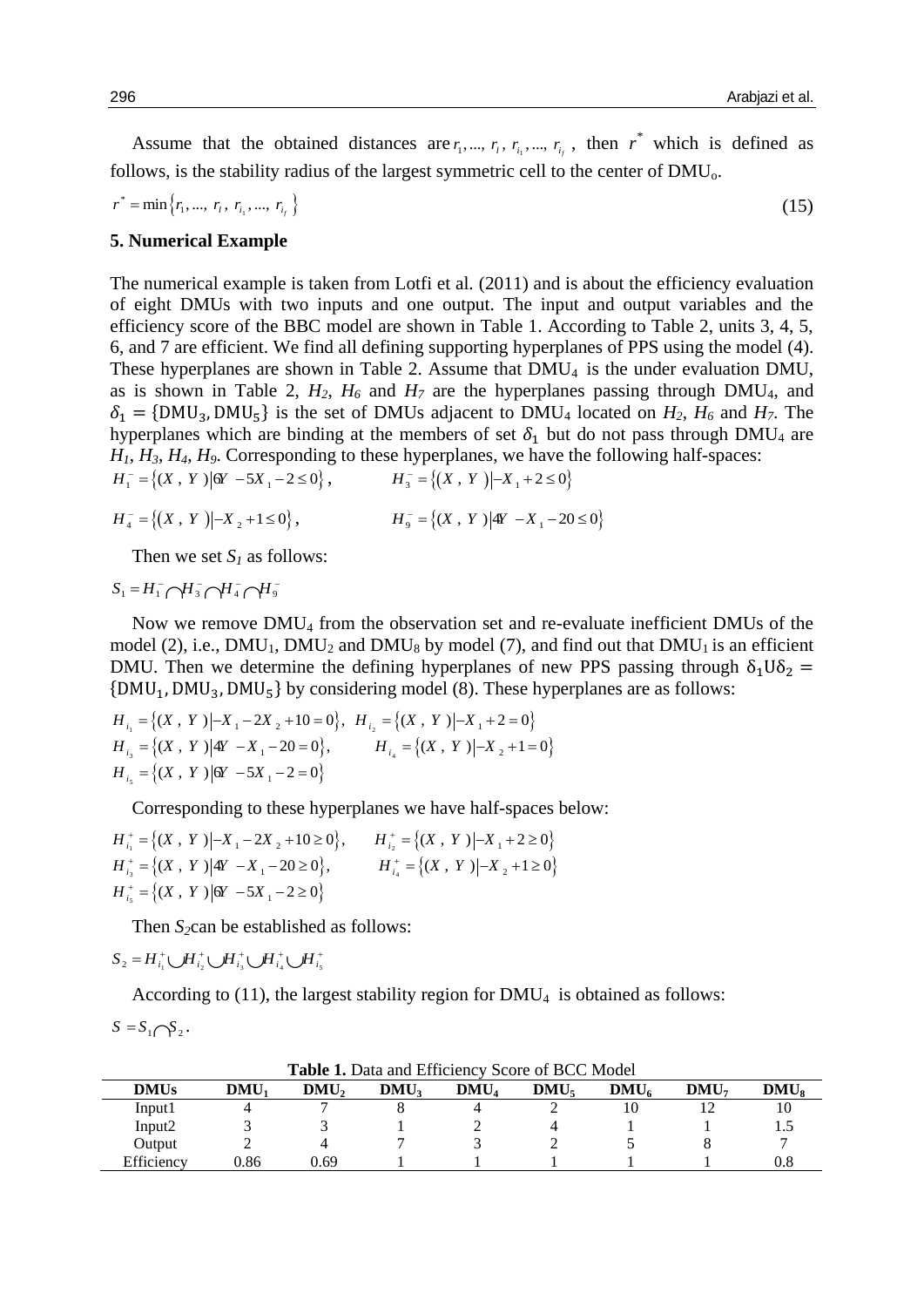We can also determine the stability radius of DMU<sub>4</sub> by obtaining the minimum distance of DMU<sup>4</sup> from each frontier hyperplane of region *S*. These hyperplanes and the minimum

distance of DMU<sub>4</sub> from them are as follows:  
\n
$$
\{(X, Y) | -X_1 - 2X_2 + 10 = 0\} \longrightarrow \gamma_1 = \frac{2}{\sqrt{5}} \approx 0.89
$$
\n
$$
\{(X, Y) | -X_1 + 2 = 0\} \longrightarrow \gamma_2 = 2
$$
\n
$$
\{(X, Y) | 4Y - X_1 - 20 = 0\} \longrightarrow \gamma_3 = \frac{12}{\sqrt{17}} \approx 2.91
$$
\n
$$
\{(X, Y) | -X_2 + 1 = 0\} \longrightarrow \gamma_4 = 1
$$
\n
$$
\{(X, Y) | -X_2 + 1 = 0\} \longrightarrow \gamma_5 = \frac{4}{\sqrt{17}} \approx 0.51
$$

Consequently,

$$
r^* = \min\{r_1, r_2, r_3, r_4, r_5\} = 0.51
$$

The results mentioned above indicate that the stability radius of DMU<sub>4</sub> is equal to  $r^*$  = 0.51, meaning that if all inputs and outputs of  $DMU_4$  change by maximum 0.51, this unit will remain efficient.

**Table 2.** All Defining Hyperplanes of PPS and the DMUs on These Hyperplanes

| ----                                                                                  |                           |  |  |  |  |
|---------------------------------------------------------------------------------------|---------------------------|--|--|--|--|
| $H_1 = \{(X, Y)   6Y - 5X_1 - 2 = 0\}$                                                | $\{DMU_3, DMU_5\}$        |  |  |  |  |
| $H_2 = \{(X, Y)   0.353Y - 0.412X_1 - 0.235X_2 + 1.0 = 0\}$ $\{DMU_3, DMU_4, DMU_5\}$ |                           |  |  |  |  |
| $H_3 = \{(X,Y)   -X_1 + 2 = 0\}$                                                      | $\{DMU_{5}\}\$            |  |  |  |  |
| $H_4 = \{(X, Y)   -X_2 + 1 = 0\}$                                                     | $\{DMU_3, DMU_6, DMU_7\}$ |  |  |  |  |
| $H_5 = \{(X,Y) Y - 8X_2 = 0\}$                                                        | $\{DMU_7\}$               |  |  |  |  |
| $H_6 = \{(X, Y)   -X_1 - X_2 + 6 = 0\}$                                               | $\{DMU_4, DMU_5\}$        |  |  |  |  |
| $H_7 = \{(X,Y)   -X_1 - 4X_2 + 12 = 0\}$                                              | $\{DMU_3, DMU_4\}$        |  |  |  |  |
| $H_8 = \{(X,Y) Y - 8 = 0\}$                                                           | $\{DMU_7\}$               |  |  |  |  |
| $H_9 = \{(X, Y)   4Y - X_1 - 20 = 0\}$                                                | $\{DMU_3, DMU_7\}$        |  |  |  |  |

## **6. Case Study: Banking Industry**

1

In this section, we consider the real-world data set for the European banks in the year 2017. The related data<sup>1</sup> are presented in Table 3. This dataset consists of 10 DMUs (bank branches), where  $E = \{ DMU_3, DMU_4, DMU_9, DMU_{10} \}.$ 

**Table 3.** Top 10 Bank Branches of European Banks Ranking in the Year 2017

| <b>DMU</b> | <b>Bank name</b>     | Country   | Capital $(x_1)$ | Assets $(x_2)$ | Profit $(y_1)$ |
|------------|----------------------|-----------|-----------------|----------------|----------------|
|            | <b>HSBC</b> Holdings | UK        | 138022.00       | 2374986.00     | 7112.00        |
| 2          | Credit Agricole      | France    | 88344.21        | 1813525.26     | 8162.11        |
|            | <b>BNP</b> Paribas   | France    | 86475.79        | 2186272.63     | 11800.00       |
| 4          | Banco Santander      | Spain     | 77588.27        | 1409605.26     | 11334.74       |
| 5          | <b>Barclays</b>      | <b>UK</b> | 70330.86        | 1497686.42     | 5095.06        |
| 6          | Groupe BPCE          | France    | 59586.32        | 1300252.63     | 6705.26        |
|            | Deutsche Bank        | Germany   | 58406.32        | 1674258.95     | 852.63         |
| 8          | Societe Generale     | France    | 55374.74        | 1454990.53     | 6638.95        |
| 9          | <b>BBVA</b>          | Spain     | 52718.95        | 770374.74      | 6728.42        |
| 10         | <b>RBS</b>           | <b>UK</b> | 49900.00        | 985995.06      | 5039.51        |

1. https://www.thebankerdatabase.com/index.cfm?fuseaction=home\_page.data.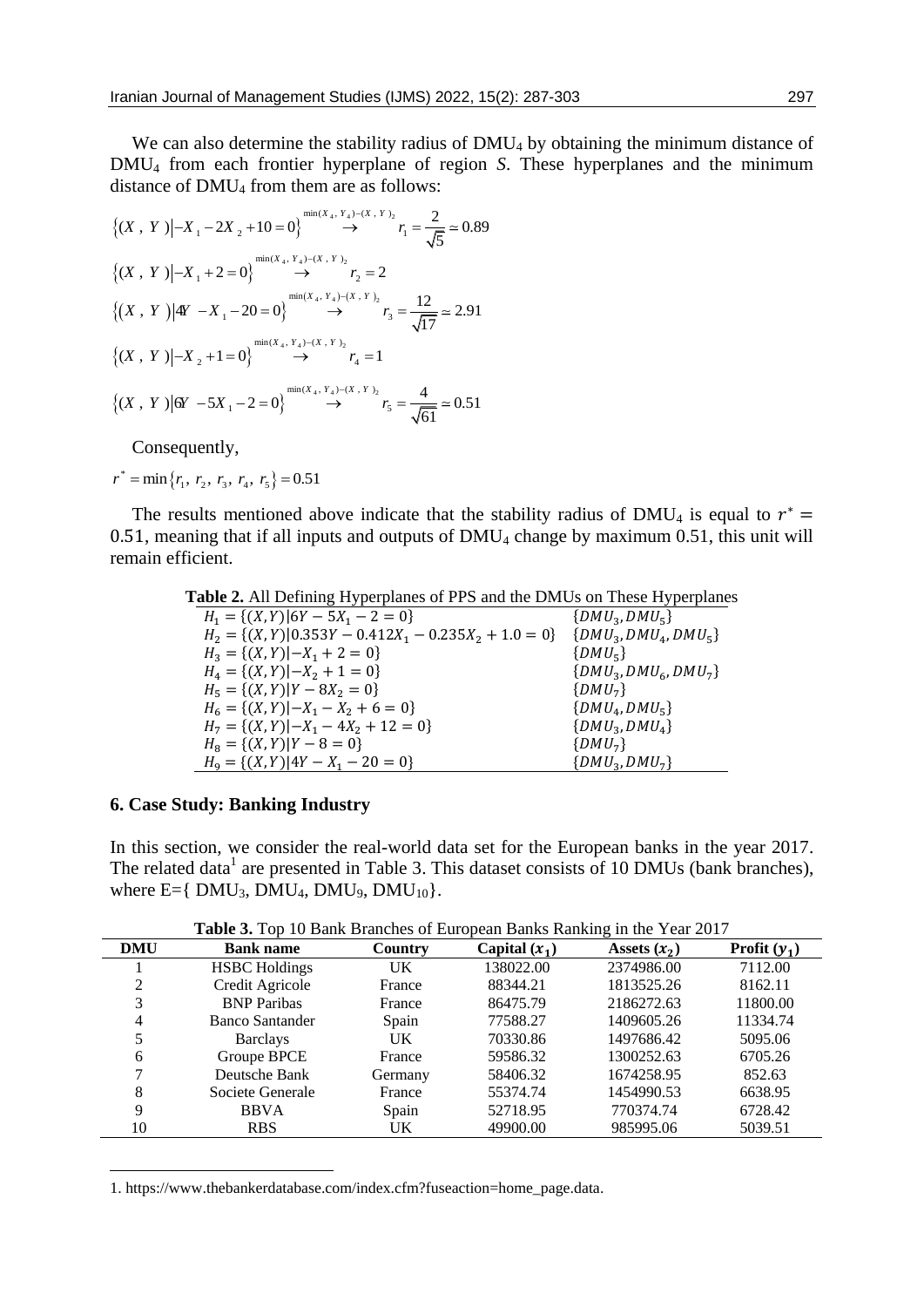There are two inputs of capital and assets, and one output of profit. For DMU<sub>9</sub>, we estimate stability region and stability radius. At first, we obtain the efficient hyperplanes of PPS passing through DMU9. These hyperplanes are:

passing unough Dividy. These hyperprant<br> $H_1 = \{(X, Y) | 884Y - 156X_1 + 2561747 = 0 \}$  $H_1 = \{(X, Y) | 884Y - 156X_1 + 256174Y_1\}$ <br> $H_2 = \{(X, Y) | -X_2 + 770374.74 = 0\}$  $H_2 = \{(X, Y)|-X_2 + 7/03/4.74 = 0\}$ <br> $H_3 = \{(X, Y)|-987X_1 - 13X_2 + 61980269 = 0\}$ 

The set of DMUs adjacent to DMU<sub>9</sub> located on  $H_1$ ,  $H_2$ , and  $H_3$  is  $\delta_1 = \{DMU_4, DMU_{10}\}$ . In addition, the supporting hyperplanes that pass from the members of  $\delta_1$  but do not pass from DMU<sub>9</sub> are:

$$
H_4 = \{(X, Y) | 950Y - 50X_1 - 6911208 = 0 \}
$$
  
\n
$$
H_5 = \{(X, Y) | 9994Y - 6X_2 - 104840402 = 0 \}
$$

Corresponding to these hyperplanes, we have the following half-spaces:

 $\frac{1}{4} = \{(X, Y) | 950Y - 50X_1 - 6911208 \le 0\}$  $\begin{aligned} \mathcal{L}_4 &= \{ (X \, , \, Y \, ) | 950Y - 50X_1 - 6911208 \le 0 \} \\ \mathcal{L}_5 &= \{ (X \, , \, Y \, ) | 9994Y - 6X_2 - 104840402 \le 0 \} \end{aligned}$  $\overline{a}$  $\overline{\phantom{0}}$ Corresponding to these hyperplanes,<br> $H_4^- = \{(X, Y) | 950Y - 50X_1 - 6911208 \le 0 \}$  $H_4 = \{(X, Y) | 950Y - 50X_1 - 6911208 \le 0\}$ <br> $H_5 = \{(X, Y) | 9994Y - 6X_2 - 104840402 \le 0\}$ 

Then,

 $S_1 = H_4^- \bigcap H_5^-$ 

Now, by eliminating DMU<sup>9</sup> from the PPS and reevaluating inefficient DMUs of model (2) by model (7), we have  $\delta_2 = {\text{DMU}_8}$ . New defining supporting hyperplanes of PPSthat are binding at the members of set  $\delta_1 U \delta_2 = \{DMU_4, DMU_{10}, DMU_8\}$  are:

 $H_{i_1} = \{(X, Y) | 985Y - 15X_2 + 9472497 = 0 \}$  $H_{i_1} = \{(X, Y) | 985Y - 15X_2 + 9472497 = 0\}$ <br>  $H_{i_2} = \{(X, Y) | 774Y - 226X_1 + 7382064 = 0\}$  $H_{i_2} = \{(X, Y) | 774Y - 226X_1 + 73820$ <br>  $H_{i_3} = \{(X, Y) | -X_2 + 985995 = 0\}$  $H_{i_3} = \{(X, Y) | -X_2 + 985995 = 0\}$ <br>  $H_{i_4} = \{(X, Y) | 824Y - 176X_1 - 0.8X_2 + 5362168 = 0\}$ 

Then,

ien,<br>  $\begin{aligned} \n\mathcal{L}^+ &= \{ (X \, , \, Y \, ) \big| 985Y \, -15X \big|_2 + 9472497 \geq 0 \} \n\end{aligned}$  $\begin{aligned} \n\mu_+^* &= \{ (X \, , \, Y \, ) \, | 985Y - 15X \, _2 + 9472497 \geq 0 \} \ \n\mu_+^* &= \{ (X \, , \, Y \, ) \, | 774Y - 226X \, _1 + 7382064 \geq 0 \} \n\end{aligned}$  $\begin{aligned} \n\sum_{2}^{4} &= \{(X \,,\ Y \mid) [774Y - 226X_{1} + 73X_{2}] \\ \n\sum_{3}^{4} &= \{(X \,,\ Y \mid) - X_{2} + 985995 \geq 0\} \n\end{aligned}$  $\begin{aligned} \n\int_{0}^{+} &= \{ (X \, , \, Y \, ) \, | \, -X \, {}_{2} + 985995 \geq 0 \} \\ \n\int_{0}^{+} &= \{ (X \, , \, Y \, ) \, | \, 824Y \, -176X \, {}_{1} - 0.8X \, {}_{2} + 5362168 \geq 0 \} \n\end{aligned}$  $^{+}$  $^{+}$  $^{+}$  $^{+}$ **i** nen,<br>  $H_{i_1}^+ = \{(X, Y) | 985Y - 15X_2 + 9472497 \ge 0 \}$  $H_{i_1}^+ = \{(X, Y) | 985Y - 15X_2 + 9472497 \ge 0\}$ <br>  $H_{i_2}^+ = \{(X, Y) | 774Y - 226X_1 + 7382064 \ge 0\}$  $H_{i_2}^+ = \{(X, Y) | 774Y - 226X_1 + 73820$ <br>  $H_{i_3}^+ = \{(X, Y) | -X_2 + 985995 \ge 0\}$  $H_{i_3}^+ = \{(X, Y) | -X_2 + 985995 \ge 0\}$ <br>  $H_{i_4}^+ = \{(X, Y) | 824Y - 176X_1 - 0.8X_2 + 5362168 \ge 0\}$ 

And

 $S_2 = H_{i_1}^+ \bigcup H_{i_2}^+ \bigcup H_{i_3}^+ \bigcup H_{i_4}^+$ 

Consequently, the stability region of DMU<sub>9</sub> is established as follows:

 $S = S_1 \cap S_2$ 

Now, according to the Euclidean norm, we estimate the stability radius of DMU<sub>9</sub> by calculating the minimum distance of DMU<sup>9</sup> from each frontier hyperplane of region *S*.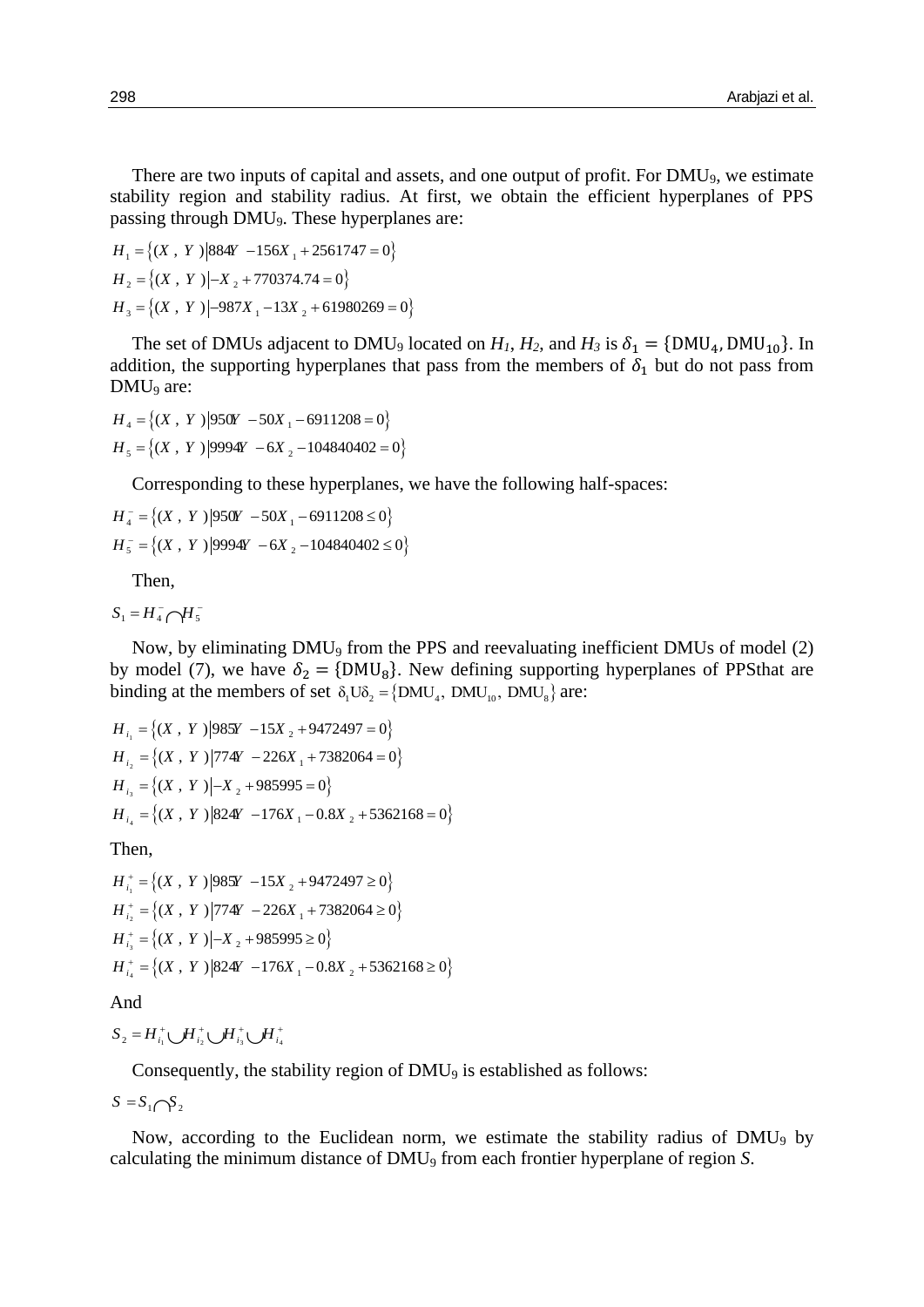$$
H_4 = \{(X, Y) | 950Y - 50X_1 - 6911208 = 0\} \longrightarrow r_1 \approx 3316.64
$$
  
\n
$$
H_5 = \{(X, Y) | 9994Y - 6X_2 - 104840402 = 0\} \longrightarrow r_2 \approx 4224.45
$$
  
\n
$$
H_{i_1} = \{(X, Y) | 985Y - 15X_2 + 9472497 = 0\} \longrightarrow r_{i_1} \approx 4613.06
$$
  
\n
$$
H_{i_2} = \{(X, Y) | 774Y - 226X_1 + 7382064 = 0\} \longrightarrow r_{i_2} \approx 837.61
$$
  
\n
$$
H_{i_3} = \{(X, Y) | -X_2 + 985995 = 0\} \longrightarrow r_{i_3} \approx 215620.26
$$
  
\n
$$
H_{i_4} = \{(X, Y) | -X_2 + 985995 = 0\} \longrightarrow r_{i_3} \approx 215620.26
$$
  
\n
$$
H_{i_4} = \{(X, Y) | 824Y - 176X_1 - 0.8X_2 + 5362168 = 0\} \longrightarrow r_{i_4} \approx 1200.53
$$

The minimum amount between  $r_1$  and  $r_2$  equals 3316.64, and this implies that the maximum reduction rate of inputs and the maximum increase rate of output for DMU<sup>9</sup> to reach the defining supporting hyperplanes of PPS which are binding at  $\delta_1 = {\text{DMU}_4, \text{DMU}_{10}}$ is equal to 3316.64, i.e., the maximum allowable rate ofdecrease in capital and assets as well as the maximum allowable increase rate of profit for BBVA Bank in Spain is 3316.64, and for larger amounts, the efficiency of Banco Santander Bank, which is adjacent to BBVA Bank, is disrupted and becomes inefficient. Moreover, the minimum rate among  $\{r_{i_1}, r_{i_2}, r_{i_3}, r_{i_4}\}$  equals 837.61.This means that the maximum increase rate of inputs and the maximum decrease rate of output for DMU<sub>9</sub> to reach the defining supporting hyperplanes of the new PPS  $(T'_v)$  which are passing from the members of set  $\delta_1 U \delta_2 = {\text{DMU}_4, \text{DMU}_{10}, \text{DMU}_8}$  is equal to 837.61.That is, the maximum allowable rate of increase in capital and assets as well as the maximum allowable rate of decrease in profit for BBVA Bank is 837.61, and for amounts greater than 837.61, BBVA Bank becomes inefficient. Therefore the stability radius of the largest symmetric cell to the center of DMU<sub>9</sub> is obtained by:

$$
r^* = \min\left\{r_1, r_2, r_{i_1}, r_{i_2}, r_{i_3}, r_{i_4}\right\} = 837.61
$$

Namely, if all inputs and outputs of BBVA Bank change by maximum 837.61, this bank will remain efficient and the efficiency status of other banks remains constant.

To assess the efficiency sensitivity analysis of organizations, the consideration of input/output changes is very significant. The proposed sensitivity analysis approach could be used as a " what-if " toolin managers' strategies to change the input or output of the DMU under consideration, in the sense that management is able to know what may happen to the efficiency of units if data variation occurs in all input/output space for an efficient unit. As a result, this subject can lead managers to better decisionmaking. In addition, this approach can be applied in each application of real-world problems such as hospitals, universities, schools, companies, etc.,since these rates of change have important economic and managerial implications for trade-off analysis and resource allocation.

#### **7. Conclusion Remarks and Further Research**

In this paper, a novel sensitivity analysis approach is presented. Most of the sensitivity analysis methods for an extreme efficient DMU have been performed based on worsening the position of the extreme efficient DMU.In contrast,it was required to study the way to find a region in which the status of the extreme DMU improves while the position of other extreme DMUs remains unchanged. Therefore, the main contributions of the current research can be mentioned as follows: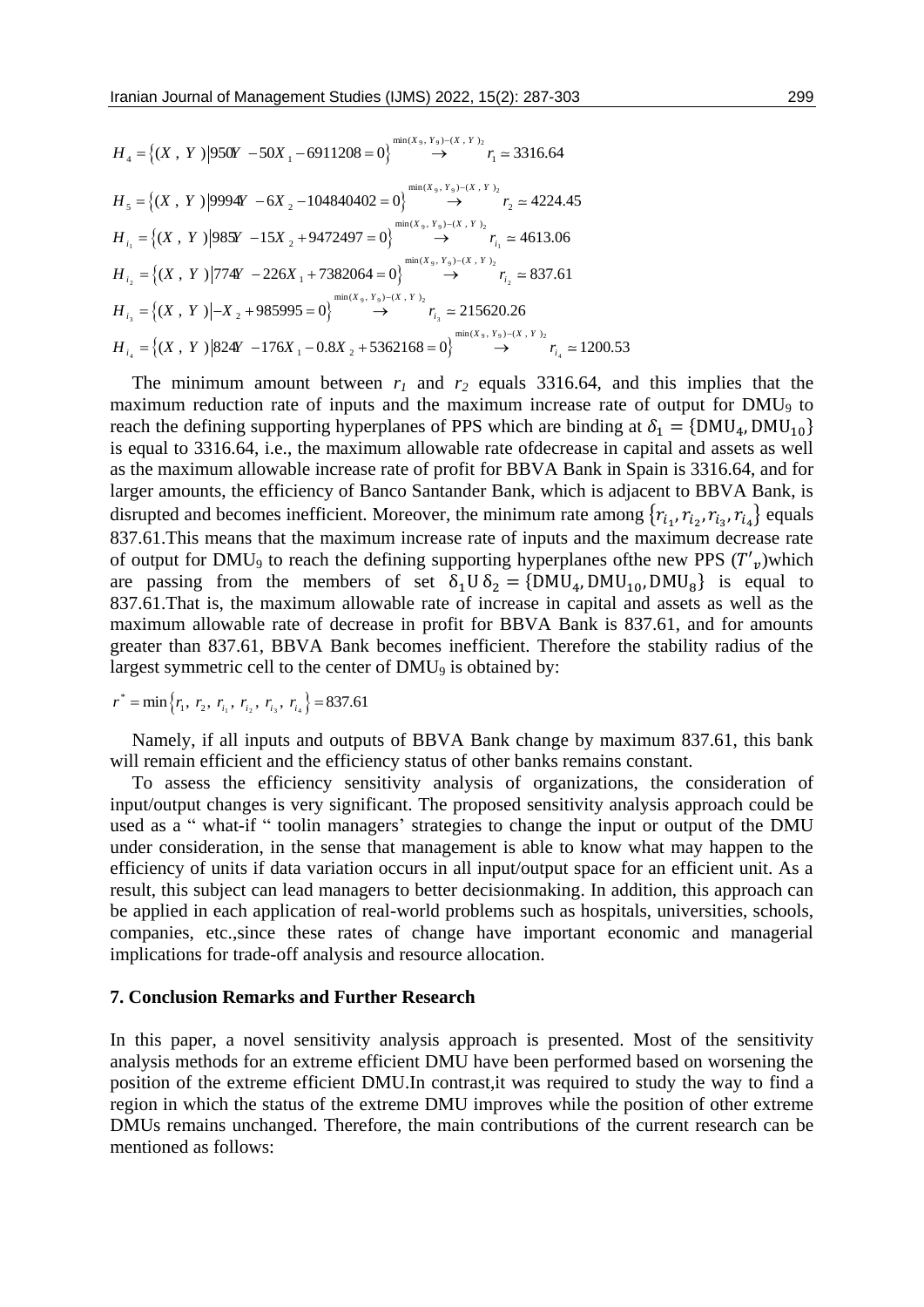- The presented method is capable of finding the largest performance stability region for an extreme efficient DMU under changes in all directions of input/output space through efficient hyperplanes.
- It determines the largest symmetric cell to the center of the extreme efficient DMU and consequently the largest stability radius in all directions of input/output space.
- The efficacy of the proposed approach is illustrated by a numerical example.
- The implementation of the suggested method is done using a real-world case study from banking industry.

For future research, a similar argument could be put forward for CCR-efficient DMUs and obtaining a stability radius with norm  $l_1$  and norm  $l_\infty$ . The proposed sensitivity analysis could also be adapted to many other models, including fuzzy data, interval data, and ratio data to suggest the new methods of sensitivity analysis (see Hatami-Marbini & Toloo, 2019; Peykani et al., 2019).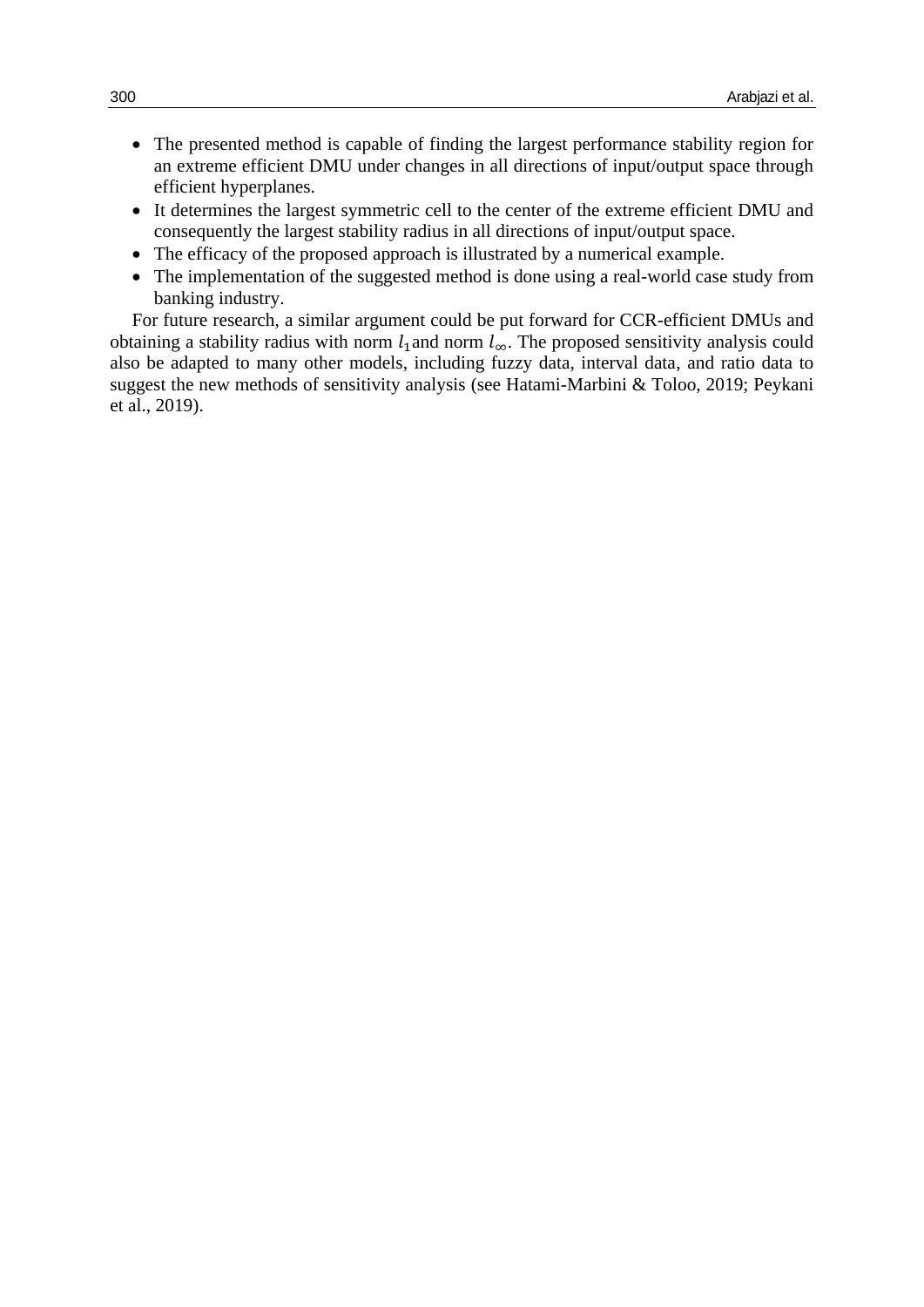#### **References**

- Abri, G. A., Shoja, N., & Fallah, J. M. (2009). Sensitivity and stability radius in data envelopment analysis. *International Journal of Industrial Mathematics*, *1*(3), 227-243.
- Agarwal, S., Yadav, S. P., & Singh, S. (2014). Sensitivity analysis in data envelopment analysis. *International Journal of Operational Research*, *19*(2), 174-185.
- Ahn, T., & Seiford, L. M. (1993). Sensitivity of DEA to models and variable sets in a hypothesis test setting: The efficiency of university operations. *Creative and Innovative Approaches to the Science of Management*, *6*, 191-208.
- Andersen, P., & Petersen, N. C. (1993). A procedure for ranking efficient units in data envelopment analysis. *Management Science*, *39*(10), 1261-1264.
- Banker, R. D., Charnes, A., & Cooper, W. W. (1984). Some models for estimating technical and scale inefficiencies in data envelopment analysis. *Management Science*, *30*(9), 1078-1092.
- Banker, R. D., Kotarac, K., & Neralić, L. (2015). Sensitivity and stability in stochastic data envelopment analysis. *Journal of the Operational Research Society*, *66*(1), 134-147.
- Boljunčić, V. (2006). Sensitivity analysis of an efficient DMU in DEA model with variable returns to scale (VRS). *Journal of Productivity Analysis*, *25*(1-2), 173-192.
- Charnes, A., Cooper, W., & Thrall, R. M. (1991). A structure for classifying and characterizing efficiency and inefficiency in data envelopment analysis. *Journal of Productivity Analysis*, *2*(3), 197-237.
- Charnes, A., Cooper, W. W., Lewin, A. Y., Morey, R. C., & Rousseau, J. (1985). Sensitivity and stability analysis in DEA. *Annals of Operations Research*, *2*(1), 139-156.
- Charnes, A., Cooper, W. W., Lewin, A. Y., & Seiford, L. M. (2013). *Data envelopment analysis: Theory, methodology, and applications*. Springer Science & Business Media.
- Charnes, A., Cooper, W. W., & Rhodes, E. (1978). Measuring the efficiency of decision making units. *European Journal of Operational Research*, *2*(6), 429-444.
- Charnes, A., Haag, S., Jaska, P., & Semple, J. (1992). Sensitivity of efficiency classifications in the additive model of data envelopment analysis. *International Journal of Systems Science*, *23*(5), 789-798.
- Charnes, A., & Neralić, L. (1990). Sensitivity analysis of the additive model in data envelopment analysis. *European Journal of Operational Research*, *48*(3), 332-341.
- Charnes, A., Rousseau, J. J., & Semple, J. H. (1996). Sensitivity and stability of efficiency classifications in data envelopment analysis. *Journal of Productivity Analysis*, *7*(1), 5-18.
- Cooper, W. W., Li, S., Seiford, L. M., Tone, K., Thrall, R. M., & Zhu, J. (2001). Sensitivity and stability analysis in DEA: Some recent developments. *Journal of Productivity Analysis, 15*(3), 217-246.
- Daneshvar, S., Izbirak, G., & Javadi, A. (2014). Sensitivity analysis on modified variable returns to scale model in Data Envelopment Analysis using facet analysis. *Computers & Industrial Engineering*, *76*, 32-39.
- Dar, Q. F., Pad, T. R., Tali, A. M., Hamid, Y., & Danish, F. (2017). data envelopment analysis with sensitive analysis and super-efficiency in Indian banking sector. *International Journal of Data Envelopment Analysis*, *5*(2), 1193-1206.
- Ghazi, N. E., Lotfi, F. H., Rostamy-Malkhalifeh, M., Jahanshahloo, G., & Namin, M. A. (2018). Finding an improved region of efficiency via DEA-efficient hyperplanes. *Scientia Iranica, 25*(5), 2852-2866.
- Hatami-Marbini, A., & Toloo, M. (2019). Data envelopment analysis models with ratio data: A revisit. *Computers & Industrial Engineering, 133,* 331-338.
- He, F., Xu, X., Chen, R., & Zhang, N. (2016). Sensitivity and stability analysis in DEA with bounded uncertainty. *Optimization Letters*, *10*(4), 737-752.
- Hladík, M. (2019). Universal efficiency scores in data envelopment analysis based on a robust approach. *Expert Systems with Applications*, *122*, 242-252.
- Huang, Z., Li, S., & Rousseau, J. (1997). Determining rates of change in data envelopment analysis. *Journal of the Operational Research Society*, *48*(6), 591-593.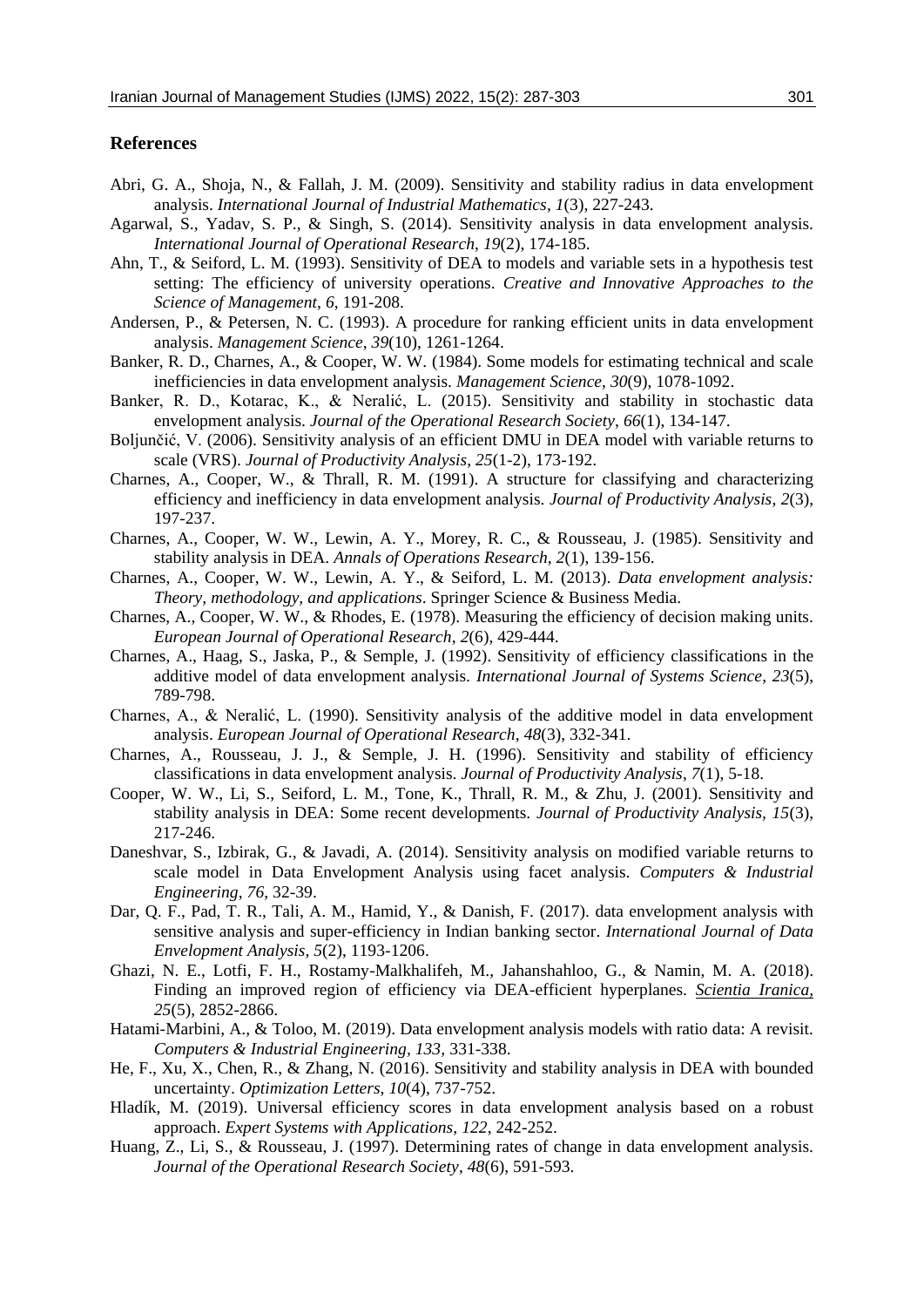- Jahanshahloo, G., Lotfi, F. H., & Akbarian, D. (2010). Finding weak defining hyperplanes of PPS of the BCC model. *Applied Mathematical Modelling*, *34*(11), 3321-3332.
- Jahanshahloo, G. R., Lofti, F. H., & Moradi, M. (2004). Sensitivity and stability analysis in DEA with interval data. *Applied Mathematics and Computation*, *156*(2), 463-477.
- Jahanshahloo, G. R., Lotfi, F. H., Rezai, H. Z., & Balf, F. R. (2007). Finding strong defining hyperplanes of production possibility set. *European Journal of Operational Research*, *177*(1), 42-54.
- Jahanshahloo, G. R., Lotfi, F. H., Shoja, N., Abri, A. G., Jelodar, M. F., & Firouzabadi, K. J. (2011). Sensitivity analysis of inefficient units in data envelopment analysis. *Mathematical and Computer Modelling*, *53*(5-6), 587-596.
- Jahanshahloo, G. R., Lotfi, F. H., Shoja, N., Sanei, M., & Tohidi, G. (2005a). Sensitivity and stability analysis in DEA. *Applied Mathematics and Computation*, *169*(2), 897-904.
- Jahanshahloo, G. R., Lotfi, F. H., Shoja, N., Tohidi, G., & Razavyan, S. (2005b). A one-model approach to classification and sensitivity analysis in DEA. *Applied Mathematics and Computation, 169(2),* 887-896.
- Khalili-Damghani, K., & Taghavifard, B. (2013). Sensitivity and stability analysis in two-stage DEA models with fuzzy data. *International Journal of Operational Research, 17(1),* 1-37.
- Khodabakhshi, M., Rashidi, S., Asgharian, M., & Neralić, L. (2015). Sensitivity analysis of input relaxation super efficiency measure in data envelopment analysis. *Data Envelopment Analysis Journal, 1(2),* 113-134.
- Khoveyni, M., &Eslami, R. (2021). DEA efficiency region for variations of inputs and outputs. *International Journal of Information Technology & Decision Making, 20*(02), 707-732.
- Liu, J. S., Lu, L. Y., Lu, W. -M., & Lin, B. J. (2013). A survey of DEA applications. *Omega, 41(5),*  893-902.
- Lotfi, F. H., Jahanshahloo, G. R., Mozaffari, M., & Gerami, J. (2011). Finding DEA-efficient hyperplanes using MOLP efficient faces. *Journal of Computational and Applied Mathematics, 235(5),* 1227-1231.
- Mozaffari, M., Gholami, K., & Dehghand, F. (2009). Sensitivity and stability analysis in DEA on interval data by using MOLP methods. *Applied Mathematical Sciences, 3(18),* 891-908.
- Neralić, L. (2004). Preservation of efficiency and inefficiency classification in data envelopment analysis. *Mathematical Communications, 9(1),* 51-62.
- Nurcan, E., & Deniz Köksal, C. (2021). Determination of financial failure indicators by gray relational analysis and application of data envelopment analysis and logistic regression analysis in BIST 100 Index. *Iranian Journal of Management Studies, 14(1),* 163-187.
- Peykani, P., Mohammadi, E., Emrouznejad, A., Pishvaee, M. S., & Rostamy-Malkhalifeh, M. (2019). Fuzzy data envelopment analysis: An adjustable approach. *Expert Systems with Applications, 136*, 439-452.
- Sarfi, E., Noroozi, E., & Lotfi, F. H. (2015). Sensitivity analysis and finding the stability region with adding DMUs in DEA. *International Journal of Data Envelopment Analysis, 3(4),* 841-848.
- Seiford, L. M., & Zhu, J. (1998a). Stability regions for maintaining efficiency in data envelopment analysis. *European Journal of Operational Research, 108(1)*, 127-139.
- Seiford, L. M., & Zhu, J. (1998b). Sensitivity analysis of DEA models for simultaneous changes in all the data. *Journal of the Operational Research Society, 49(10),* 1060-1071.
- Sexton, T. R., Silkman, R. H., & Hogan, A. J. (1986). Data envelopment analysis: Critique and extensions. *New Directions for Program Evaluation, 1986(32),* 73-105.
- Singh, S. (2010). Multiparametric sensitivity analysis of the additive model in data envelopment analysis. *International Transactions in Operational Research, 17(3),* 365-380.
- Thompson, R., Dharmapala, P., & Thrall, R. M. (1994). Sensitivity analysis of efficiency measures with applications to Kansas farming and Illinois coal mining. In A. Charnes, W. W. Cooper, A. Y. Lewin, & L. M. Seiford, (Eds.), *Data envelopment analysis: Theory, methodology, and applications*(pp. 393-422). *Springer.*
- Thompson, R. G., Dharmapala, P., Diaz, J., González-Lima, M. D., & Thrall, R. M. (1996). DEA multiplier analytic center sensitivity with an illustrative application to independent oil companies. *Annals of Operations Research, 66(2),* 163-177.